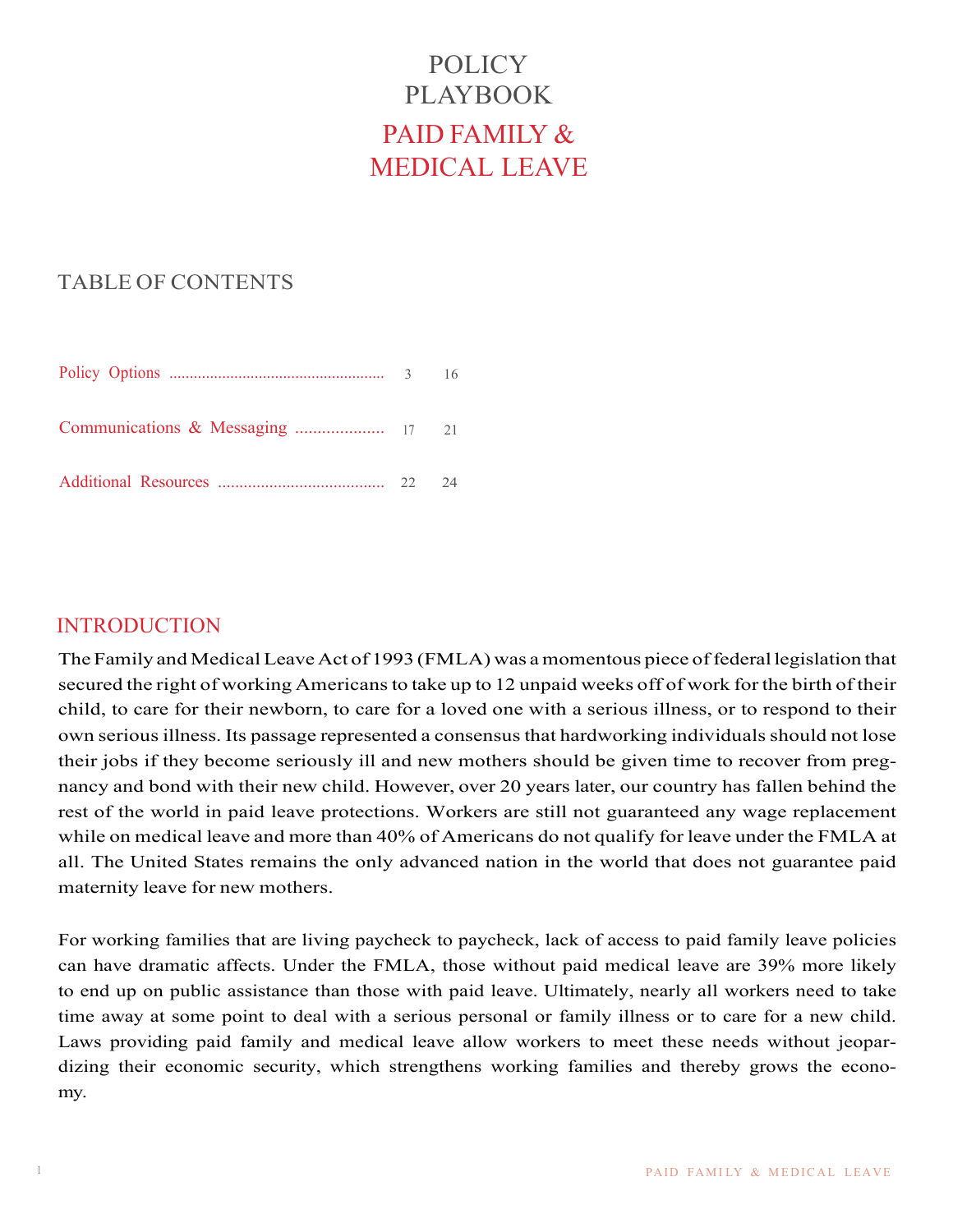



## POLICY OPTIONS

The four states with paid family and medical leave on the books all started by implementing paid medical leave (through temporary disability insurance or TDI) first and then added in a family leave component.

California was the first state to pass paid family leave in 2002. The California legislature has since passed other legislation to improve upon the law, including a bill in 2013 to expand the definition of family members and in 2016 to increase the percentage of wage replacement overall. New Jersey followed suit in 2008, as did Rhode Island in 2013. New York passed a paid family leave law through their 2016 budget process. Each state was able to build its paid family leave program into TDI programs that existed from the 1940s, which provide paid medical leave for a worker's own serious illness.

Expanding an existing TDI set up through a social insurance program is arguably the easiest method for creating a sustainable program. However, only a handful of states have TDI programs, so in most states a new insurance system has to be created to administer paid family and medical leave. Such a system can be funded through employee contributions, employer contributions, or shared employee/employer contributions. Paid family and medical leave could instead be paid for through general revenues or could be structured as an employer requirement, but no existing state program is structured this way, and only a few of these types of proposals have been introduced. The Model State Paid Family & Medical Leave Statute drafted by the National Partnership for Women & Families (NPWF) and A Better Balance (ABB) is a model bill template for creating a paid family and medical leave insurance system in states without TDI.

Below is a selection of the major policy options, with select legislative language from the four state laws currently in existence and exemplary introduced legislation where appropriate. Within this section, we include relevant legislative language in order to provide an extra level of detail, and we hope that this serves to improve understanding of both the policy options and how these policies translate into statutory language. As always, SiX Action strongly recommends working with state advocacy organizations before crafting or introducing a bill, as well as with national and state policy experts to draft specific bill language, and SiX Action can assist with these efforts. For referrals to national and state-based advocates and coalitions, contact SiX Action at info@sixaction.org.

## DETERMINING ELIGIBILITY

Eligibility for paid leave has three main components: eligible purposes for paid family and medical leave, eligible workers who can apply for this leave, and eligible family members who can be cared for by the eligible worker when the family member has a serious medical condition.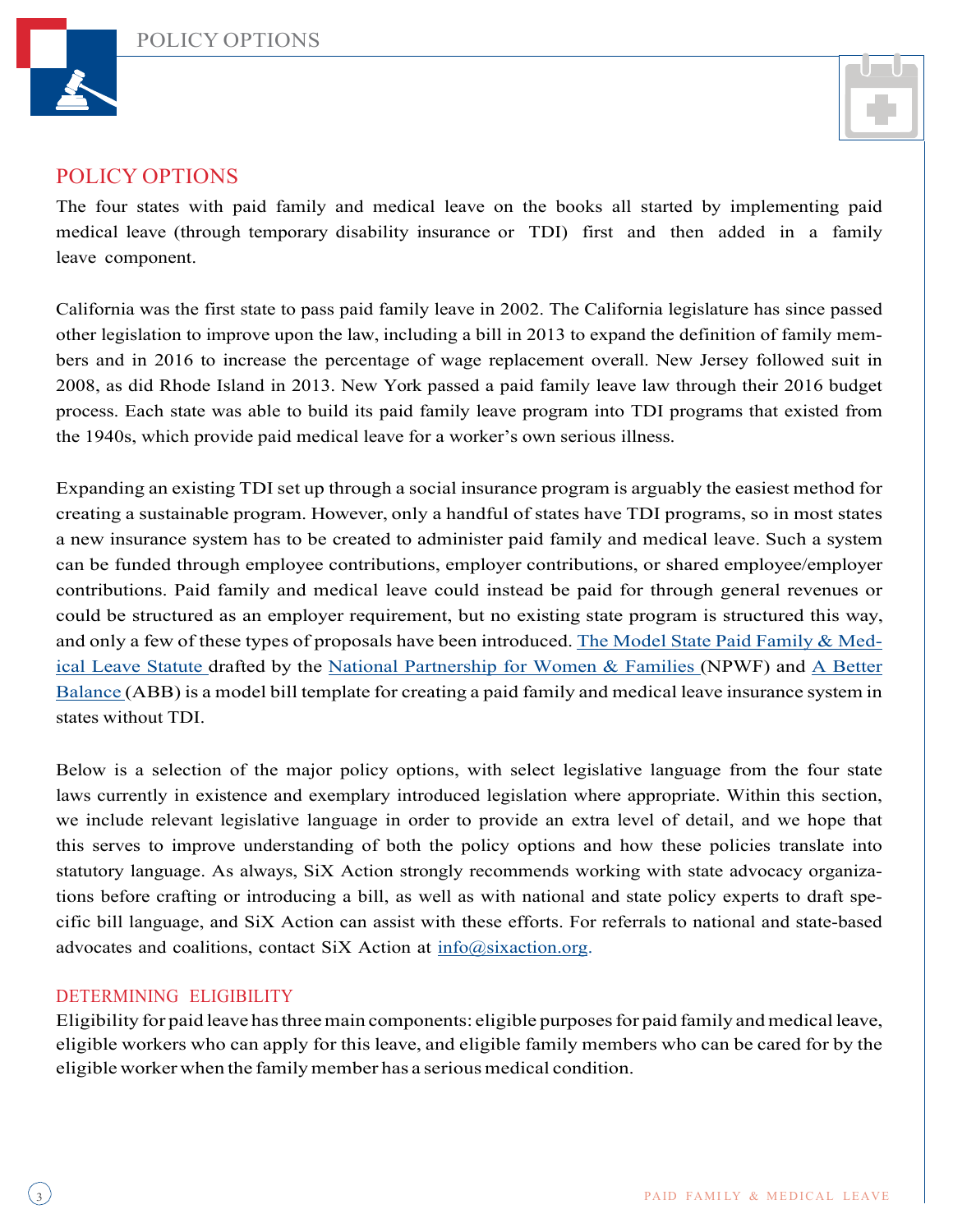



#### Purpose for Family & Medical Leave

All four states with paid family and medical leave allow for leave to be used for one's own serious medical condition or to care for a newborn or newly adopted child, as well as to care for certain family members with serious health conditions.

Temporary disability insurance was originally set up to protect an individual worker who becomes sick or is injured but does not qualify for workers' compensation, such as from an injury not associated with one'swork.

New Jersey State Section 43:21-29. Compensable disability.

http://law.justia.com/codes/new-jersey/2014/title-43/section-43-21-29/

*(a) In the case of the disability of a covered individual, disability shall be compensable subject to the limitations of P.L.1948, c.110 (C.43:21-25 et al.)if the disability isthe result of the covered individual suffering an accident or sickness not arising out of and in the course of the individual's employment or if so arising not compensable under the workers' compensation law,R.S.34:15-1 etseq., and resulting in the individual'stotal inability to perform the duties of employment.*

Building on their existing TDI systems, these states have added language to the purposes of the fund to include family leave. For example, Rhode Island's paid family leave is described in the statutes as:

Rhode Island Statute Section 28-41-35. Benefits.

http://webserver.rilin.state.ri.us/Statutes/title28/28-41/28-41-35.HTM

*(a) Subject to the conditions set forth in this chapter, an employee shall be eligible for temporary caregiver benefits for any week in which he or she is unable to perform his or her regular and customary work because he or she is:*

*(1) Bonding with a newborn child or a child newly placed for adoption or foster care with the employee or domestic partner in accordance with the provisions ofsubdivision28-41-36(c)(1);or*

*(2) Caring for a child, a parent, parent-in-law, grandparent, spouse, or domestic partner, who has a serious health condition . . .*

California has similar language in:

California Unemployment Insurance Code Section 3303.

http://www.leginfo.ca.gov/cgi-bin/displaycode?section=uic&group=03001-04000&file=3300-3306

*On and after July 1, 2014, an individual shall be deemed eligible for family temporary disability insurance benefits equal to one-seventh of his or her weekly benefit amount on any day in which he or she is unable to perform his or her regular or customary work because he or she is bonding with a minor child during the first year after the birth or*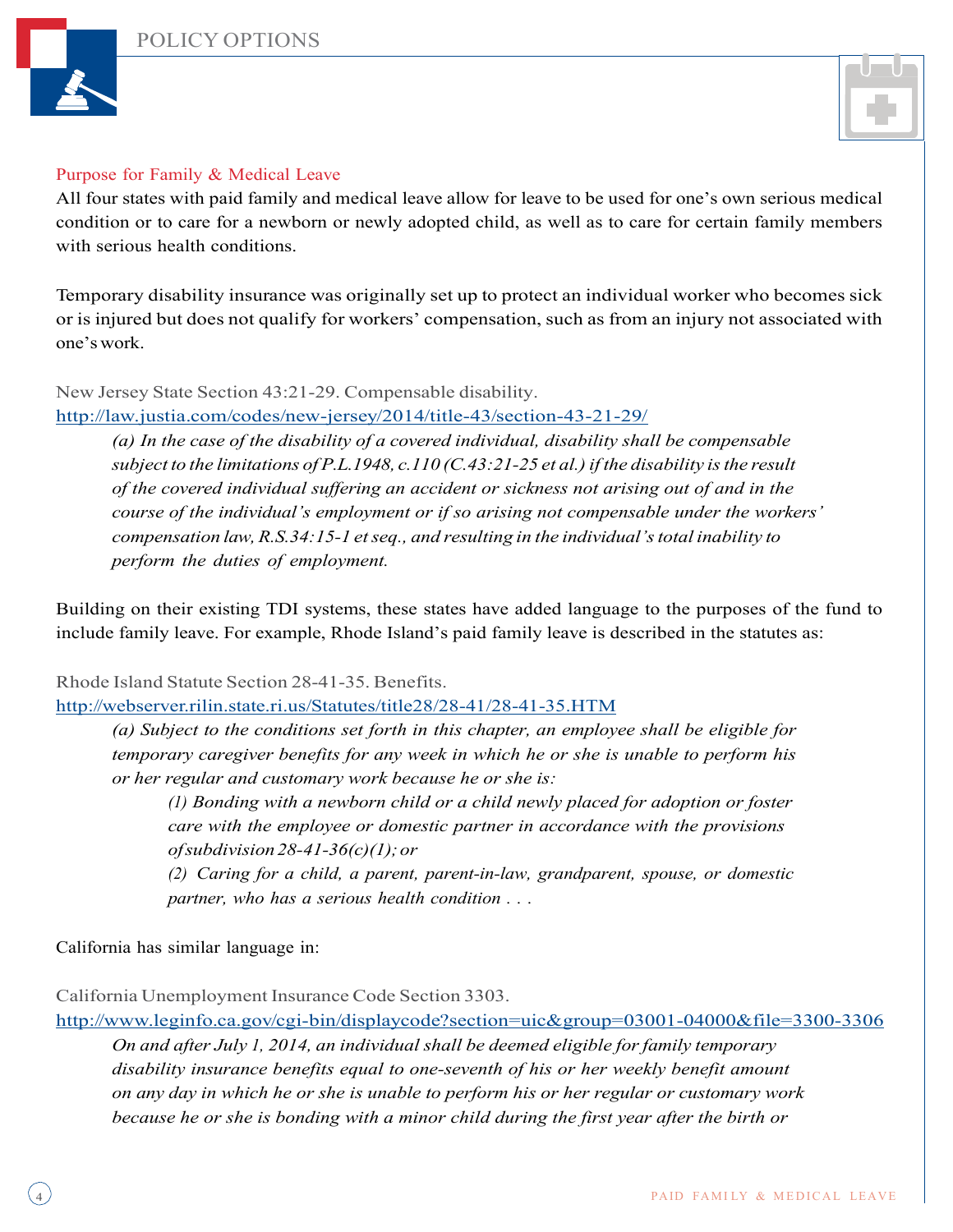





*placement of the child in connection with foster care or adoption or caring for a seriously ill child, parent, grandparent, grandchild, sibling, spouse, or domestic partner . . .*

And New York's new law defines family leave in the following way, which specifically mentions the use of family leave due to the deployment of an active member of the armed forces:

2016 New YorkChapter 54, Part SS, Section 2

https://www.nysenate.gov/legislation/bills/2015/s6406/amendment/c

*"Family leave" shall mean any leave taken by an employee from work: (a) to participate in providing care, including physical or psychological care, for a family member of the employee made necessary by a serious health condition of the family member; or (b) to bond with the employee's child during the first twelve months after the child's birth, or the first twelve months after the placement of the child for adoption or foster care with the employee; or (c) because of any qualifying exigency as interpreted under the family and medical leave act . . . arising out of the fact that the spouse, domestic partner, child, or parent of the employee is on active duty (or has been notified of an impending call or order to active duty) in the armed forces of the United States.*

#### Definition of "Serious Health Condition"

One area in which the states with current laws do not significantly differ is the definition of "serious health condition":

California Unemployment Insurance Code Section 3302.

http://www.leginfo.ca.gov/cgi-bin/displaycode?section=uic&group=03001-04000&file=3300-3306

*(k) "Serious health condition" means an illness, injury, impairment, or physical or mental condition that involves inpatient care in a hospital, hospice, or residential health care facility, or continuing treatment or continuing supervision by a health care provider, as defined in Section 12945.2 of the Government Code.*

New Jersey Statute Section 43:21-27. Definitions.

http://law.justia.com/codes/new-jersey/2014/title-43/section-43-21-27/

*(s) "Serious health condition" means an illness, injury, impairment or physical or mental condition which requires: inpatient care in a hospital, hospice, or residential medical care facility; or continuing medical treatment or continuing supervision by a health care provider.*

Rhode Island Statute Section 28-41-34. Temporary caregiver insurance. http://webserver.rilin.state.ri.us/Statutes/title28/28-41/28-41-34.HTM

*(11)"Serious health condition"means any illness,injury,impairment, or physicalor mental condition that involves inpatient care in a hospital, hospice, residential health*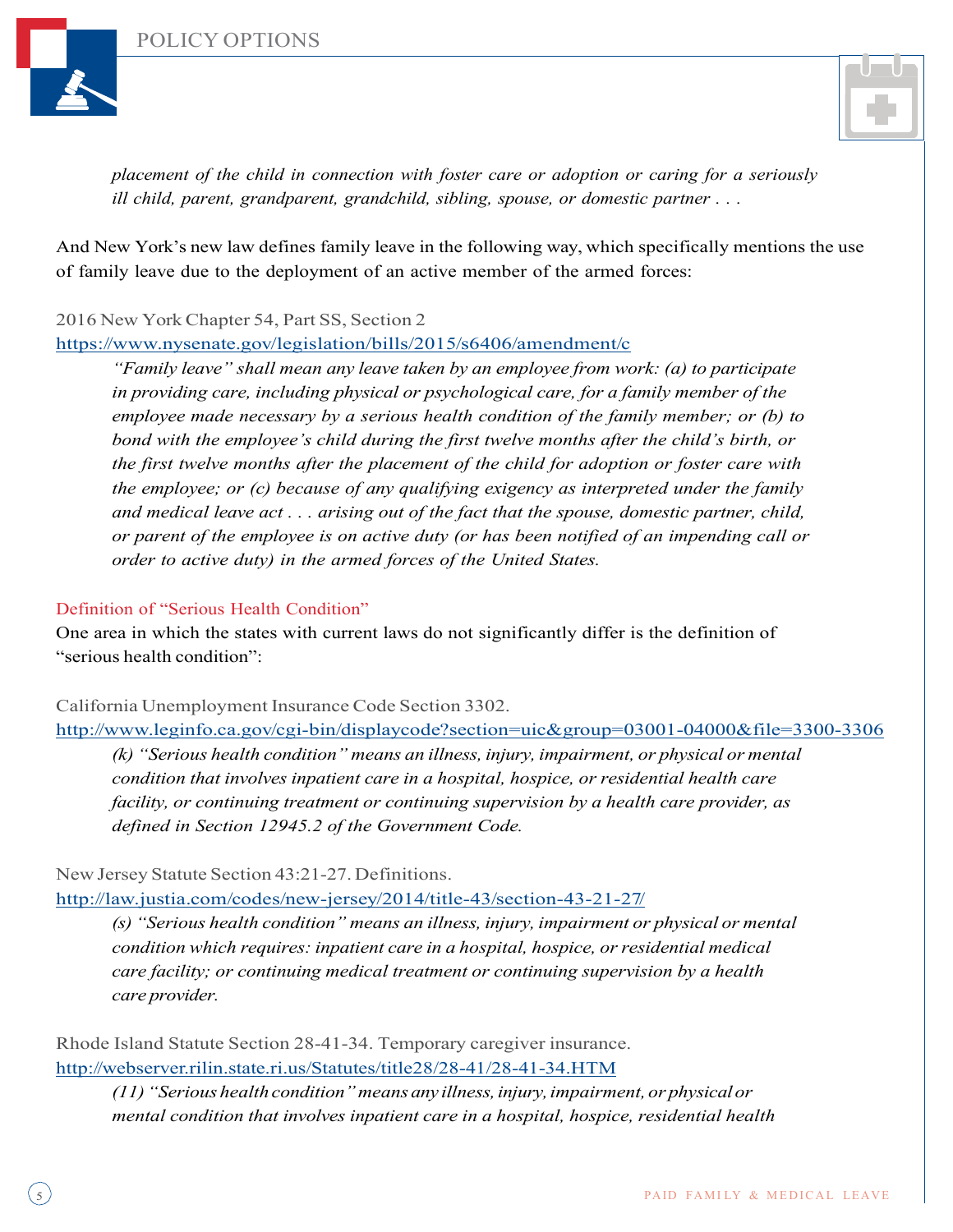

*care facility, or continued treatment or continuing supervision by a licensed health care provider.*

New York's definition of "serious health condition" is similar to the other states, except that it goes on to define "continuing supervision" asincluding certain situations where an incapacitated patient is not actively being treated.

#### 2016 New YorkChapter 54, Part SS, Section 2

https://www.nysenate.gov/legislation/bills/2015/s6406/amendment/c

*"Serious health condition" means an illness, injury, impairment, or physical or mental condition that involves inpatient care in a hospital, hospice, or residential health care facility, continuing treatment or continuing supervision by a health care provider. Continuing supervision by a health care provider includes a period of incapacity which is permanent or long term due to a condition for which treatment may not be effective where the family member is under the continuing supervision of, but need not be receiving active treatment by, a health care provider.*

#### Certification of Serious Health Condition

Some states also require a certification to verify the medical legitimacy of the paid leave. While the medical certification for one's own illness is relatively straightforward, the medical certification requirements for being able to take care of a family member are more detailed. For example, in California:

#### California Unemployment Insurance Code Section 2708.

http://leginfo.legislature.ca.gov/faces/billNavClient.xhtml?bill\_id=200320040SB727

*(b) An employee shall be required to file a certificate to establish eligibility when taking leave to care for a family member with a serious health condition. The certificate shall be developed by the department. In order to establish medical eligibility of the serious health condition of the family member that warrants the care of the employee, the information shall be within the physician's or practitioner's knowledge and shall be based on a physical examination and documented medical history of the family member and shall contain all of the following:*

*(1) A diagnosis and diagnostic code prescribed in the International Classification of Diseases, or, if no diagnosis has yet been obtained, a detailed statement of symptoms.*

*(2) The date, if known, on which the condition commenced.*

*(3) The probable duration of the condition.*

*(4) An estimate of the amount of time that the physician or practitioner believes the employee needs to care for the child, parent, grandparent, grandchild, sibling, spouse, or domestic partner.*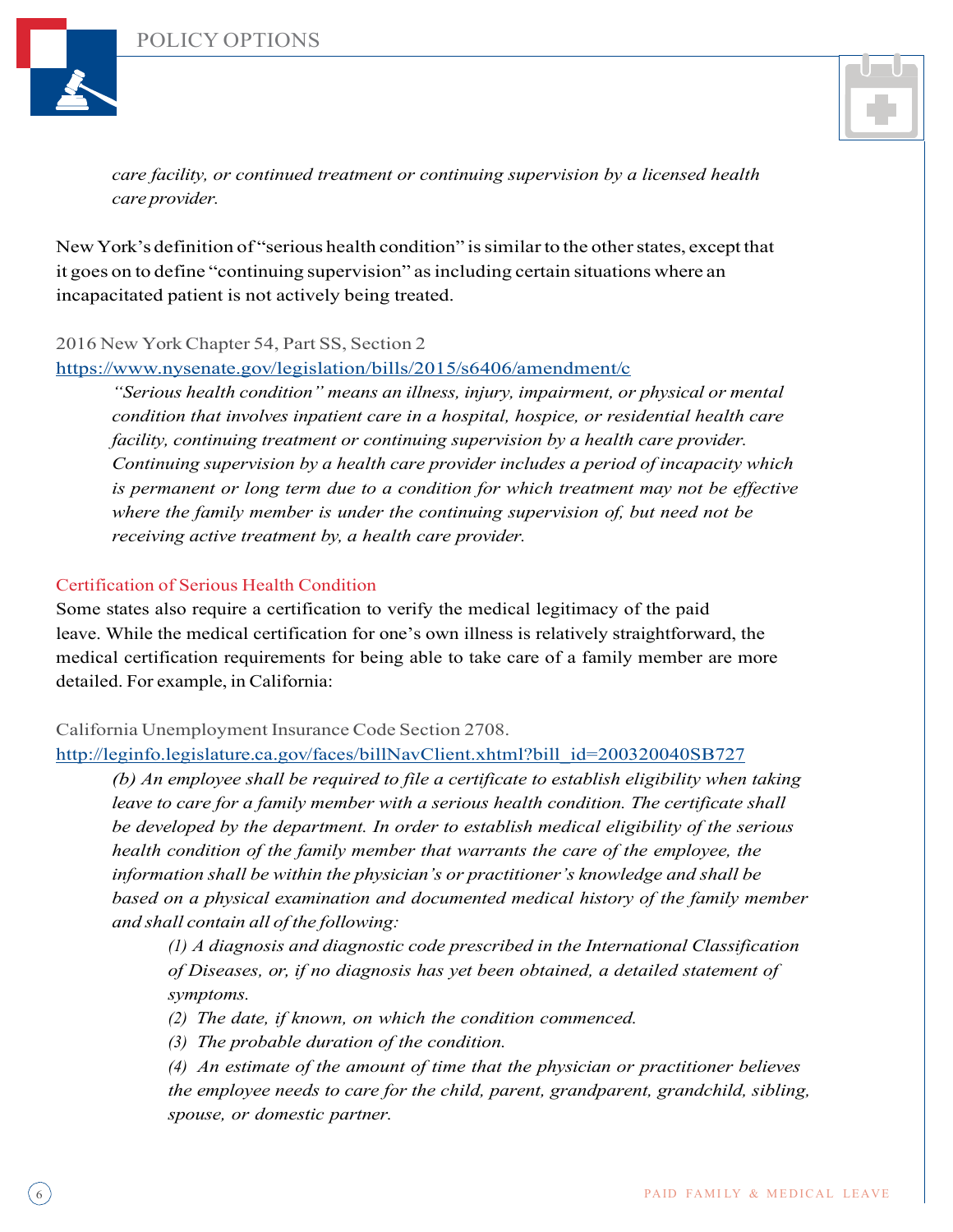



*(5) (A) A statement that the serious health condition warrants the participation of the employee to provide care for his or her child, parent, grandparent, grandchild, sibling, spouse, or domestic partner.*

*(B) "Warrants the participation of the employee" includes, but is not limited to, providing psychological comfort, and arranging "third party" care forthe child, parent, grandparent, grandchild, sibling, spouse, or domestic partner, as well as directly providing, or participating in, the medical care.*

#### New Jersey's statutory requirements for a medical certification for family leave are as follows:

New Jersey Statute Section 43:21-39.2. Duration of family temporary disability leave; continuous or intermittent; certification.

http://law.justia.com/codes/new-jersey/2014/title-43/section-43-21-39.2/

*b. Any period of family temporary disability leave for the serious health condition of a family member of the covered individual shall be supported by certification provided by a health care provider. The certification shall be sufficient if it states:*

*(1) The date, if known, onwhich the serious health condition commenced;*

*(2) The probable duration of the condition;*

*(3) The medical facts within the knowledge of the provider of the certification regarding the condition;*

*(4) A statement that the serious health condition warrants the participation of the covered individual in providing health care . . .;*

*(5) An estimate of the amount of time that the covered individual is needed for participation in the care ofthe familymember;*

*(6) If the leave is intermittent, a statement of the medical necessity for the intermittent leave and the expected duration of the intermittent leave; and (7) If the leave isintermittent and for planned medical treatment, the dates of the treatment.*

#### Eligible Family Members

States also vary in terms of how they define the "family members" for whom an individual can take leave to provide care. Most of these definitions are similar in that they all cover children, spouses or domestic partners, and parents, but California provides the most expansive definition. New Jersey has the least expansive definition of family members.

New Jersey Statute Section 43:21-27. Definitions.

http://law.justia.com/codes/new-jersey/2014/title-43/section-43-21-27/

*(n) "Family member" means a child, spouse, domestic partner, civil union partner or parent of a covered individual.*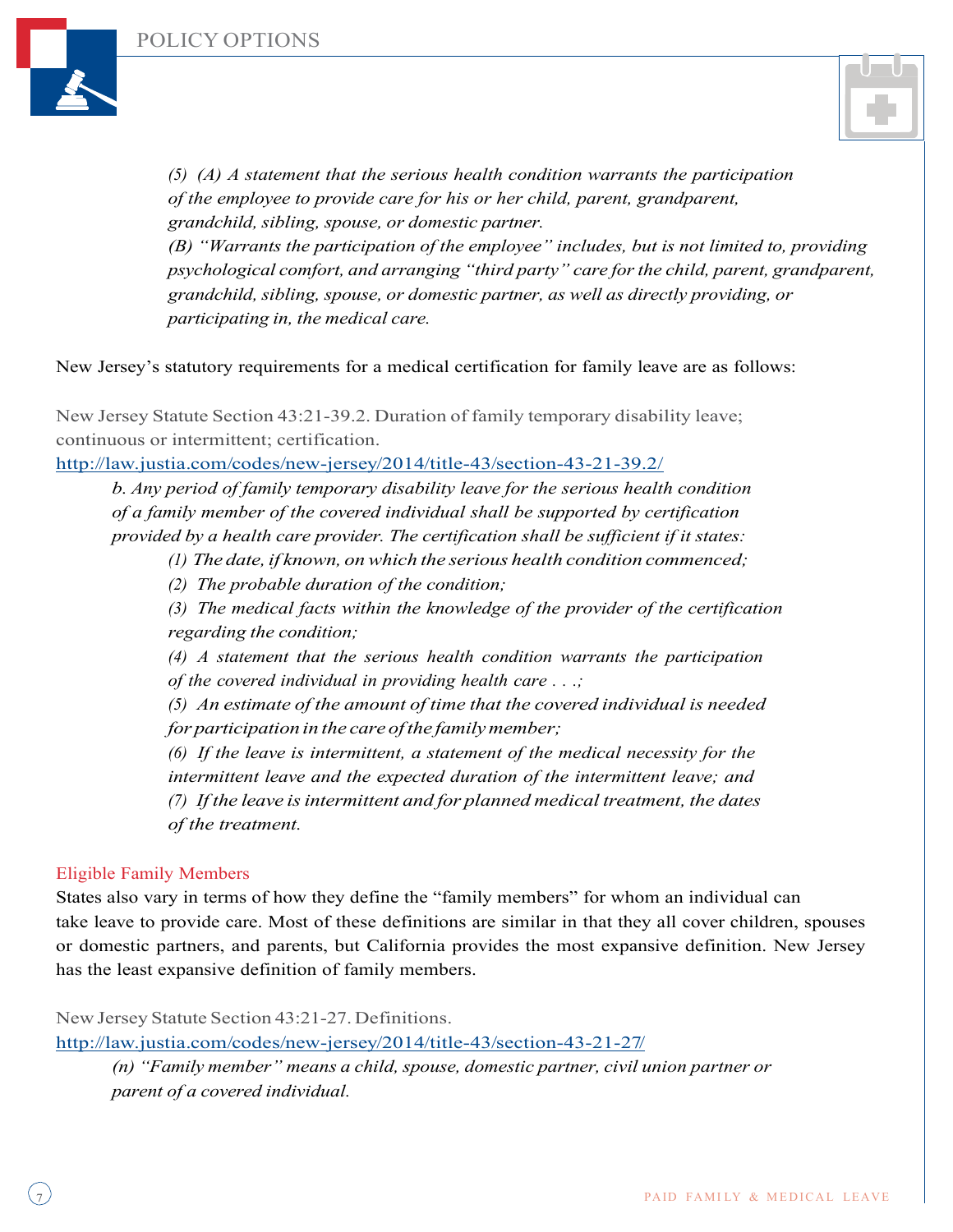



#### Rhode Island expands its list to include grandparents and parents-in-law.

Rhode Island Statute Section 28-41-34. Temporary caregiver insurance. http://webserver.rilin.state.ri.us/Statutes/title28/28-41/28-41-34.HTM

*The purpose of this chapter is to establish, within the state temporary disability insurance program, a temporary caregiver insurance program to provide wage replacement benefits in accordance with the provisions of this chapter, to workers who take time off work to care for a seriously ill child, spouse, domestic partner, parent, parent-in-law, grandparent, or to bond with a new child.*

New York goes a step further than Rhode Island by also including grandchildren in the list of eligible family members.

2016 New YorkChapter 54, Part SS, Section 2

https://www.nysenate.gov/legislation/bills/2015/s6406/amendment/c

*"Family member" means a child, parent, grandparent, grandchild, spouse, or domestic partner as defined in this section.*

*"Parent" means a biological, foster, or adoptive parent, a parent-in-law, a stepparent, a legal guardian, or other person who stood in loco parentis to the employee when the employee was a child.*

California has the most inclusive definition of family member, which goes beyond New York's recently passed law by also including siblings. As noted above, this definition was incorporated by amendment after a decade of experience with the law.

California Unemployment Insurance Code Section 3302.

http://www.leginfo.ca.gov/cgi-bin/displaycode?section=uic&group=03001-04000&file=3300-3306

*(f) "Family member" means child, parent, grandparent, grandchild,sibling,spouse, or domestic partner as defined in this section.*

*(i) "Parent" means a biological, foster, or adoptive parent, a parent-in-law, a stepparent, a legal guardian, or other person who stood in loco parentis to the employee when the employee was a child.*

#### DURATION OF FAMILY LEAVE/BENEFITS

The length of the total family leave allowed also varies by state. Both California and New Jersey allow workers to take up to six weeks of paid family leave, Rhode Island allows for up to four weeks, and the newly enacted New York legislation will eventually allow for up to 12 weeks of leave. In these states, workers are able to take much more time to care for their own serious health conditions (medical leave): 26 weeks in New Jersey, 30 weeks in Rhode Island, and 52 weeks in California. Coalitions in non-TDI states are looking at no fewer than 12 weeks for family and medical leave.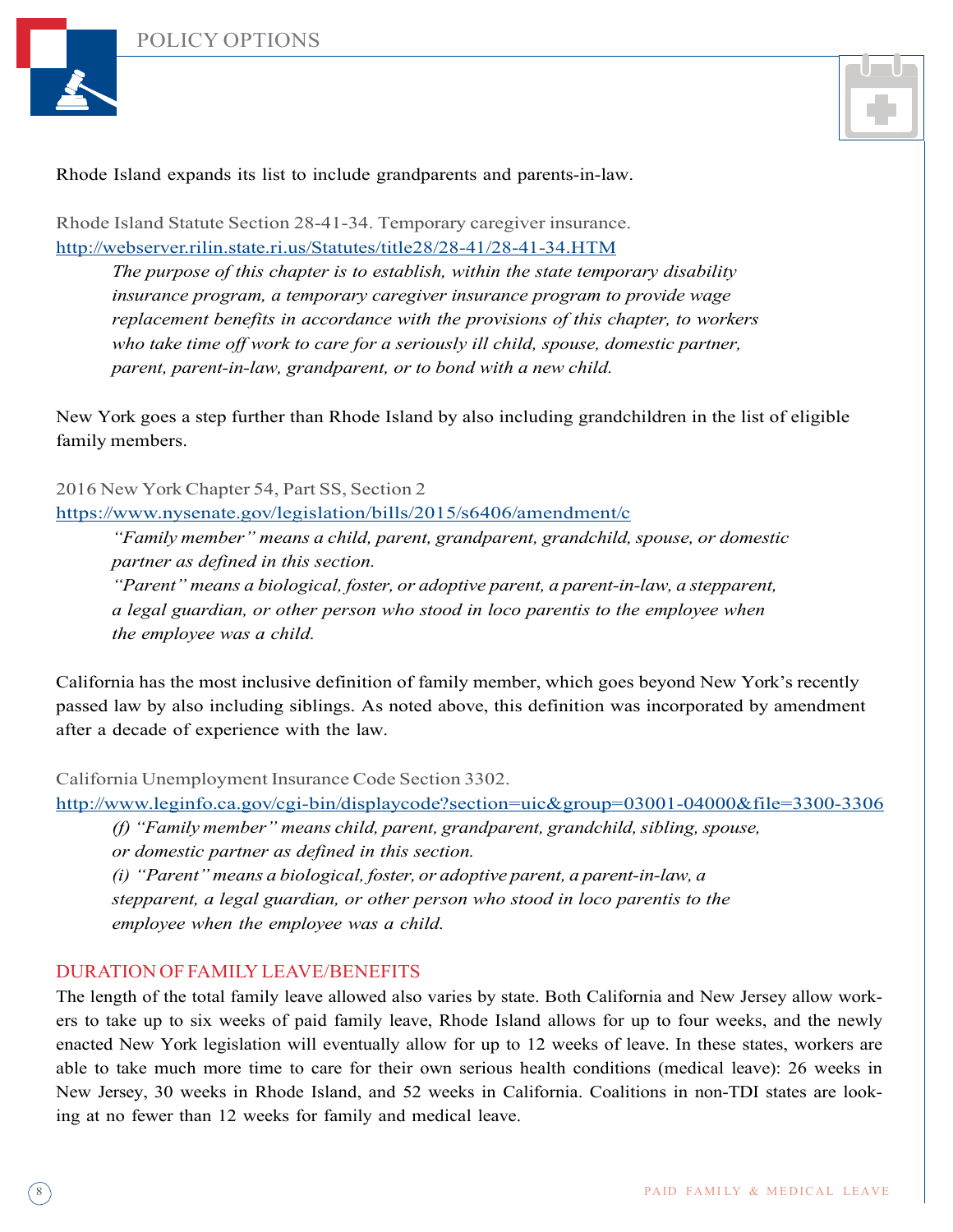



California Unemployment Insurance Code Section 3301.

http://www.leginfo.ca.gov/cgi-bin/displaycode?section=uic&group=03001-04000&file=3300-3306

(d) No more than six weeks of family temporary disability insurance benefits shall be paid within any 12-month period.

New Jersey Statute Section 43:21-39. Limitation of benefits.

http://law.justia.com/codes/new-jersey/2014/title-43/section-43-21-39/ *Notwithstanding any other provision of the "Temporary Disability Benefits Law,"P.L.1948, c.110 (C.43:21-25 et al.), no benefitsshall be payable underthe State plan toany individual:*

*(3) for more than six weeks of family temporary disability leave during any 12-month period, or more than 42 days of family temporary disability leave taken during any 12-month period, on an intermittent basis to provide care for a family member of the individual with a serious health condition, including family temporary disability leave taken pursuant to R.S.43:21-4(f)(2) while unemployed;*

Rhode Island Statute Section 28-41-35. Benefits.

http://webserver.rilin.state.ri.us/Statutes/title28/28-41/28-41-35.HTM

*(d)(1) Beginning January 1, 2014 temporary caregiver benefits shall be limited to a maximum of four (4) weeks in a benefit year;*

While the statutory limit for taking family leave benefits is 12 weeks, there is a phased-in duration of the benefits from 8 weeks in 2018 to the 12-week limit in 2021 (see NY language under "Benefit Rate" for more).

#### 2016 New York Chapter 54, Part SS, Section 6

https://www.nysenate.gov/legislation/bills/2015/s6406/amendment/c

*No employee shall be entitled to family leave benefits under this article: (a) for more than twelve weeks, or the maximum duration permitted as set forth in paragraph (a) of subdivision two of section two hundred four of this article, during a period of fifty-two consecutive calendar weeks, or for any period in which the family leave combined with the disability benefits previously paid exceeds twenty-six weeks during the same fifty-two consecutive calendar weeks . . .*

#### BENEFIT RATE

The ABB/NPWF model paid family and medical leave law lays out three options for how an employee's weekly benefits are determined: (1) weekly benefits as a flat percentage of wages earned during a prior base period, (2) weekly benefits as a progressive percentage of wages, and (3) weekly benefits as a fixed dollar amount. Structuring benefits as a percentage of wages is typically preferred and is what is used in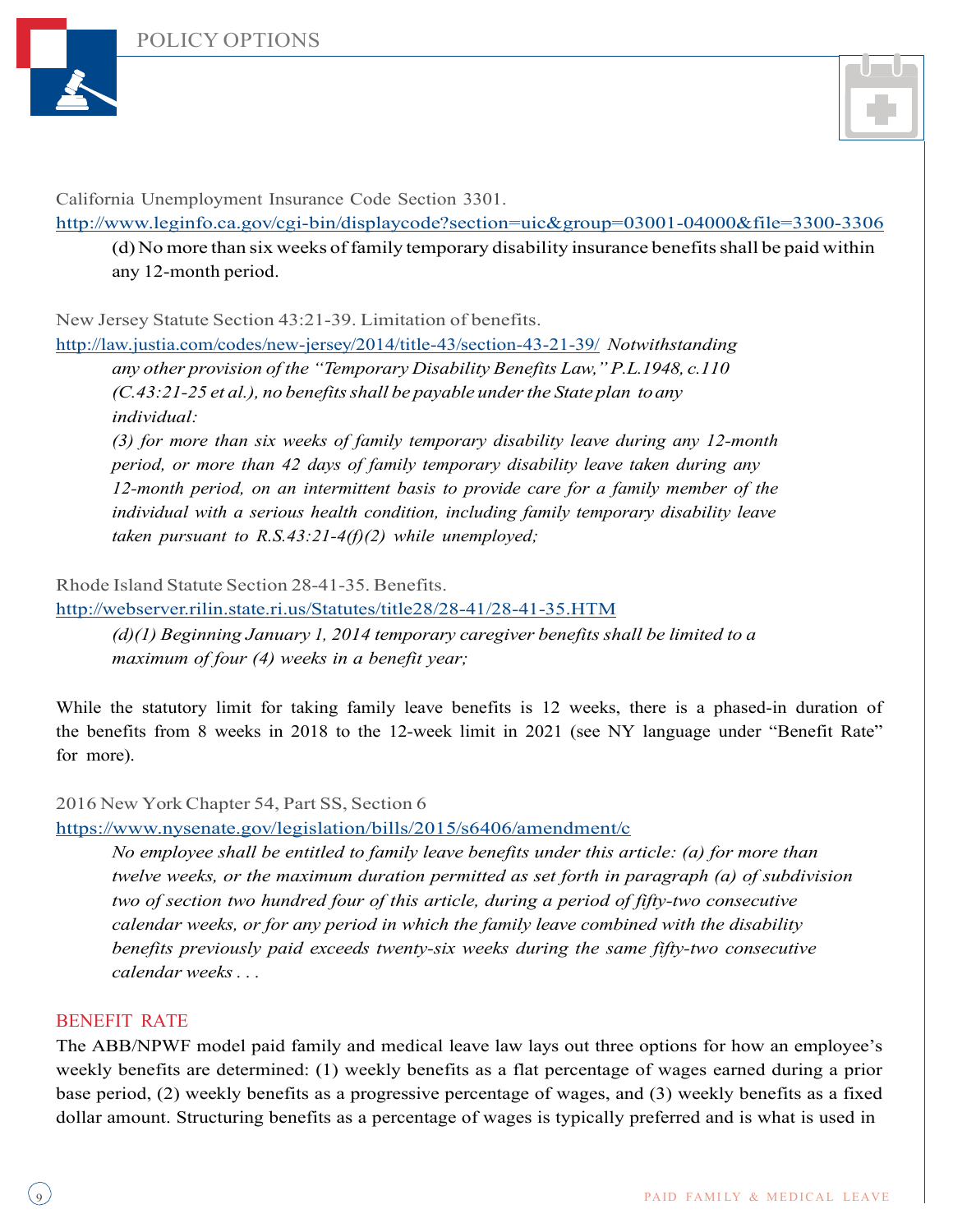

the four states with paid family and medical leave. Some recent bills, such as in Colorado, tie benefit levels to a progressive percentage based on an individual's weekly earnings.

Rhode Island has a weekly benefit rate based on a flat rate of 4.62% of the wages paid in the highest quarter of the base period, up to a total benefit of 30 times the weekly benefit rate. In 2015, the highest weekly benefit was set at \$795.

Rhode Island Statute Section 28-41-5. Weekly benefit rate – Dependents' allowances http://webserver.rilin.state.ri.us/Statutes/title28/28-41/28-41-5.HTM

*(a)(1) Benefit rate. The benefit rate payable under this chapter to any eligible individual with respect to any week of his or her unemployment due to sickness, when that week occurs within a benefit year, shall be, for benefit years beginning on or after October 7, 1990, four and sixty-two hundredths percent (4.62%) of the wages paid to the individual in that calendar quarter of the base period in which the individual's wages were highest; provided, however, that the benefit rate shall not exceed eighty-five percent (85%) of the average weekly wage paid to individuals covered by chapters 42 – 44 of this title for the preceding calendar year ending December 31.*

California has a bracket system to calculate weekly benefits based on a range of quarterly wages. Except for the first quarterly income bracket that goes from \$75 to \$1,374.99, the weekly benefit amount in California is about 55% of average weekly wages in the highest quarter during the employee's 12-month base period. The highest weekly benefit rate in 2015 was \$1,104, but wage replacement will soon be either 60% or 70% of average weekly wages based on newly enacted legislation. With the passage of 2016 Assembly Bill 908/Chapter 5, California increased its benefit rate, starting in 2018, to up to 70% of average weekly wages for lower-income workers and 60% for all other eligible workers.

2016 California Chapter 5, Section 1

https://leginfo.legislature.ca.gov/faces/billNavClient.xhtml?bill\_id=201520160AB908

*(e) For periods of disability commencing on and after January 1, 2018, but before January 1, 2022, an individual's "weekly benefit amount" shall be as follows:*

*(2) When the amount of wages paid to the individual for employment by employers during the quarter of the individual's disability base period in which these wages were highest is nine hundred twenty-nine dollars(\$929) or more, and islessthan one-third of the amount of the state average quarterly wage, then 70 percent of the amount of wages paid to the individual for employment by employers during the quarter of the individual's disability base period in which these wages were highest, divided by 13.*

 $(3)$ ... when the amount of wages paid to the individual for employment by employers during the *quarter of the individual's disability base period in which these wages were highest is one-third of the amount of the state average quarterly wage, or more, then either (A) 23.3 percent of the state average weekly wage or (B) 60 percent of the amount of wages paid to the*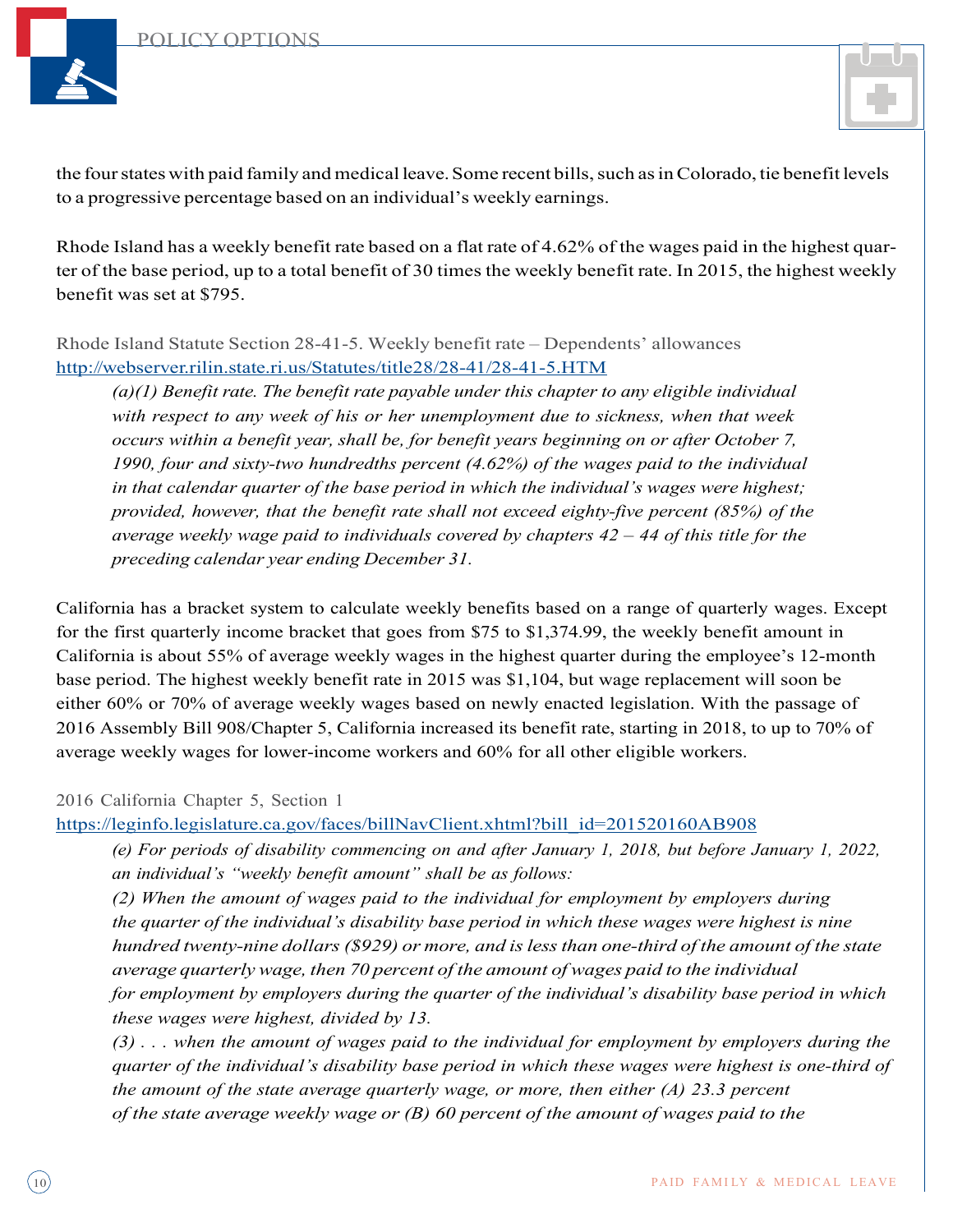

*individual for employment by employers during the quarter of the individual's disability base period in which these wages were highest divided by 13, whichever amount is greater.*

New Jersey sets an eligible employee's benefit rate at 2/3 of her or his average weekly wages and allows for total benefits to be no more than the lesser of six times the individual's weekly benefit amount or 1/3 of total wages in the base year. In 2015, the maximum amount payable was \$604 per week.

New Jersey Statute Section 43:21-40. Weekly and daily benefit amounts. http://law.justia.com/codes/new-jersey/2014/title-43/section-43-21-40/

*With respect to periods of disability commencing on or after July 1, 1961, an individual's weekly benefit amount shall be determined and computed by the division on the same basis as the weekly benefit rate is determined and computed pursuant to subsection (c) of R.S. 43:21-3, except that for periods of disability commencing on or after October 1, 1984, an individual's weekly benefit rate shall be two-thirds of his average weekly wage, subject to a maximum of 53% of the Statewide average weekly remuneration paid to workers by employers, as determined under subsection (c) of R.S. 43:21-3*

New Jersey Statute Section 43:21-38. Duration of benefits.

http://law.justia.com/codes/new-jersey/2014/title-43/section-43-21-38/

*. . . The maximum total benefits payable to any eligible individual for any period of family temporary disability leave commencing on or after July 1, 2009, shall be six times the individual's weekly benefit amount or 1/3 of his total wages in his base year, whichever is the lesser . . .*

New York's new law includes a phased-in benefit rate with benefits of up to 50% of an employee's weekly wages starting in 2018, which gradually rises up to 67% by 2021.

2016 New YorkChapter 54, Part SS, Section 5

https://www.nysenate.gov/legislation/bills/2015/s6406/amendment/c

*(a) the weekly benefit for family leave that occurs (i) on or after January first, two thousand eighteen shall not exceed eight weeks during any fifty-two week calendar period and shall be fifty percent of the employee's average weekly wage but shall not exceed fifty percent of the state average weekly wage, (ii) on or after January first, two thousand nineteen shall not exceed ten weeks during any fifty-two week calendar period and shall be fifty-five percent of the employee's average weekly wage but shall not exceed fifty-five percent of the state average weekly wage, (iii) on or after January first, two thousand twenty shall not exceed ten weeks during any fifty-two week calendar period and shall be sixty percent of the employee's average weekly wage but shall not exceed sixty percent of the state average weekly wage, and (iv) on or after January first of each succeeding year, shall not exceed twelve weeks during any fifty-two week calendar period and shall be sixty-*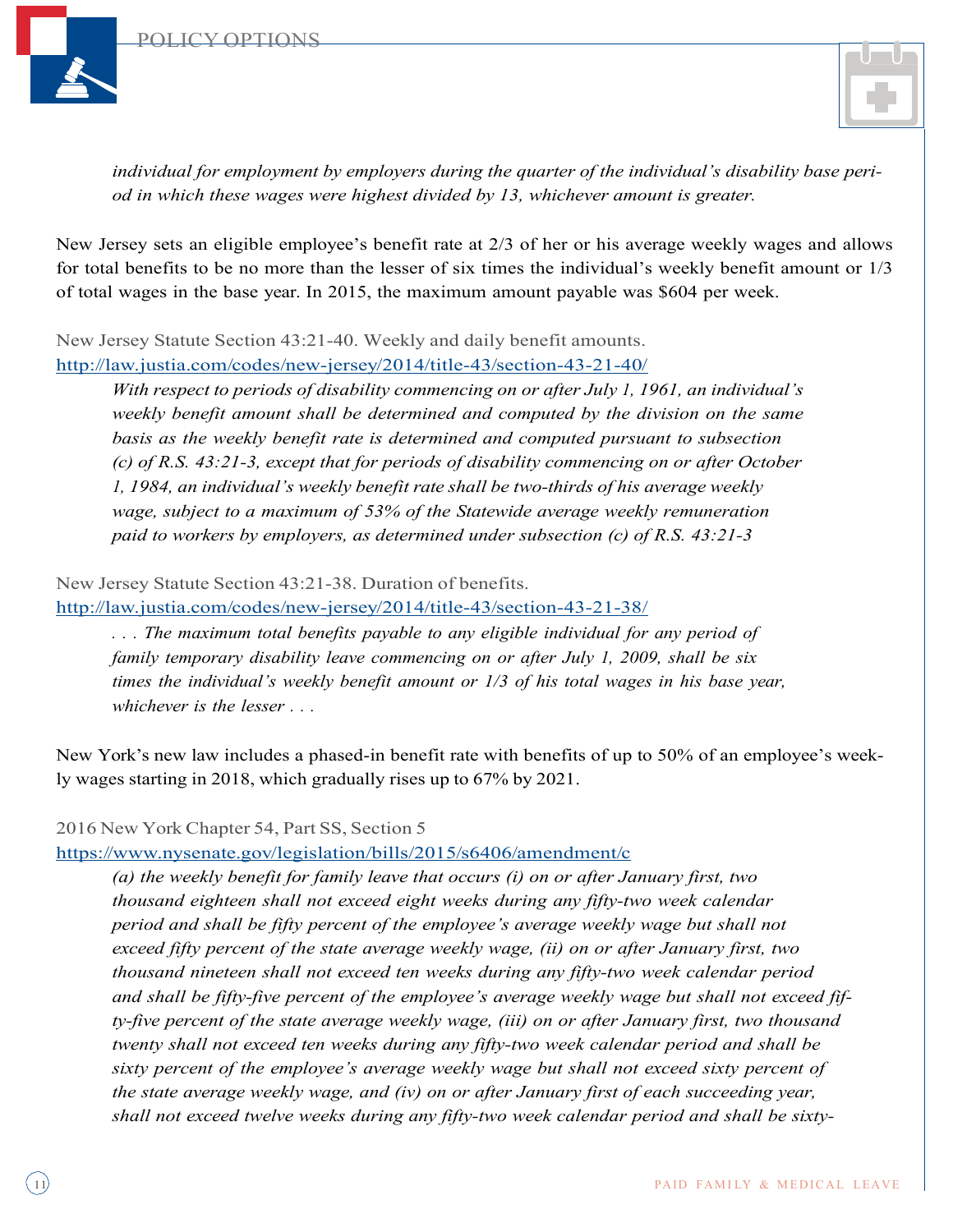

*seven percent of the employee's average weekly wage but shall not exceed sixty-seven percent of the New York state average weekly wage in effect.*

In Colorado, legislators have been pushing for a family and medical leave bill that provides benefits as a graduated percentage of income (up to \$1,000 per week).

2015 Colorado House Bill 1258

http://www.leg.state.co.us/clics/clics2015a/csl.nsf/fsbillcont3/63AD9D4A5FC6A3CA87257DB-10065C86D?Open&file=1258\_eng.pdf

*(1)(a)(i) for an eligible individual whose yearly earnings are not more than twenty percent of the annual mean wage, the division shall pay weekly benefits in an amount equal to ninety-five percent of the eligible individual's weekly wage; (ii) for an eligible individual whose yearly earnings are more than twenty percent but not more than thirty percent of the annual mean wage, the division shall pay weekly benefits in an amount equal to ninety percent of the eligible individual's weekly wage;*

*(iii)for an eligible individual whose yearly earnings are more than thirty percent but not more than fifty percent of the annual mean wage, the division shall pay weekly benefits in an amount equal to eighty-five percent of the eligible individual's weekly wage;*

*(iv) for an eligible individual whose yearly earnings are more than fifty percent of the annual mean wage, the division shall pay weekly benefits in an amount equal to sixty-six percent of the eligible individual's weekly wage.*

## EMPLOYEE CONTRIBUTION RATE

All four states with paid family and medical leave laws have temporary disability insurance funds that are run through relevant state agencies. These funds are primarily sustained through contributions made either solely by employees or including an employer contribution. This section looks at one component of a TDI program: employee contribution. The rate of next year's contribution is generally tied to the amount of benefits disbursed from the fund during the prior year (plus taking into account the fund balance). There are two major considerations with setting the rate: how much a state wants to raise (usually with a buffer to account for fluctuations year to year) and the TDI taxable wage limit (the higher this is, the more progressive the calculation is, as it spreads it out to higher-wage individuals).

California pegs the withholding rate at an amount sufficient to reach 1.45 times the amount disbursed from the prior year, after taking into account the current fund balance. For 2015, that rate is 0.9% on the first \$104,378 of an employee's wages (taxable wage limit or base).

California Unemployment Insurance Code Section 984. http://www.leginfo.ca.gov/cgi-bin/displaycode?section=uic&group=00001-01000&file=976-995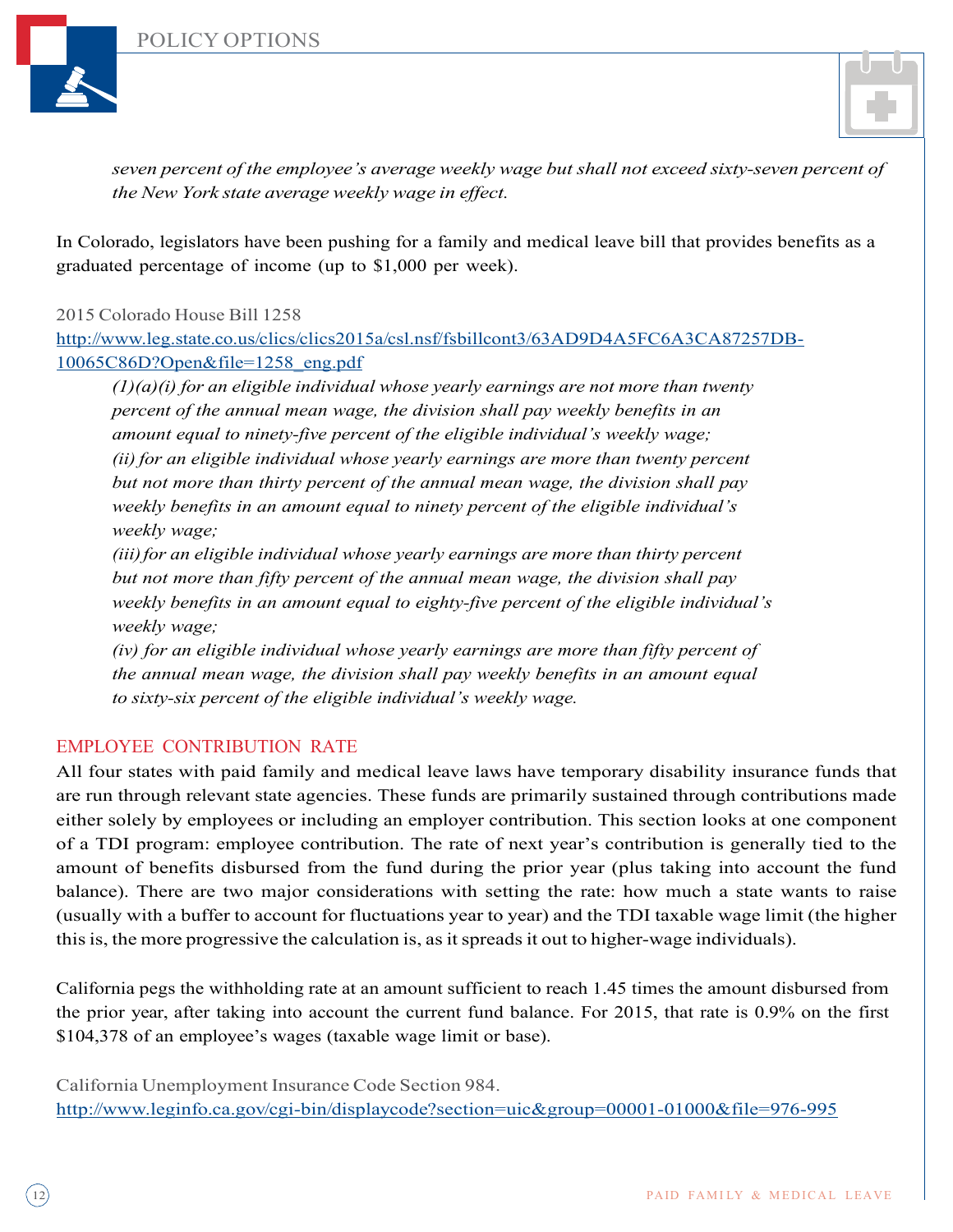

*(a)(2)(A) Except as provided in paragraph (3), the rate of worker contributions for calendar year 1987 and for each subsequent calendar year shall be 1.45 times the amount disbursed from the Disability Fund during the 12-month period ending September 30 and immediately preceding the calendar year for which the rate is to be effective, less the amount in the Disability Fund on that September 30, with the resulting figure divided by total wages paid pursuant to Sections 926, 927, and 985 during the same 12-month period, and then rounded to the nearest one-tenth of 1 percent.*

*(3) The rate of worker contributions shall not exceed 1.5 percent or be less than 0.1 percent. The rate of worker contributions shall not decrease from the rate in the previous year by more than two-tenths of 1 percent.*

Compared to California, Rhode Island has a lower taxable wage limit (less progressive) and a higher rate. Rhode Island ties its taxable wage rate to the maximum weekly benefit rate. In 2015, the withholding rate was 1.2% on the first \$64,200 of earnings.

Rhode Island Statute Section 28-40-1. Amount of employee contributions – Wages on which based. http://webserver.rilin.state.ri.us/Statutes/title28/28-40/28-40-1.HTM

*(a) The taxable wage base under this chapter for each calendar year shall be equal to the greater of thirty-eight thousand dollars (\$38,000) or the annual earnings needed by an individual to qualify for the maximum weekly benefit amount and the maximum duration under chapters 39 – 41 of this title.*

*(1) The total amount of disbursements made from the fund for the twelve (12) month period ending on the immediately preceding September 30 shall be divided by the total taxable wages paid by employers during the twelve (12) month period ending on the immediately preceding June 30. The ratio thus obtained shall be multiplied by one hundred (100) and the resultant product if not an exact multiple of one-tenth of one percent (0.1%) shall be rounded down to the next lowest multiple of one-tenth of one percent (0.1%); (2) If the fund balance as of the preceding September 30 is less than the total disbursements from the fund for the six (6) month period ending on that September 30, that difference shall be added to the total disbursements for the twelve (12) month period ending September 30 for the purpose of computing the fund costrate, and if the resulting fund costrate is not an exact multiple of one-tenth of one percent (0.1%)itshall be rounded to the nearestmultiple of one-tenth of one percent(0.1%).*

New Jersey targets a withholding rate that will result in 125% of benefits paid plus administrative costs. In 2015, this rate was 0.25% of taxable wages, up to the first \$32,000 in wages (the least progressive of the four states with paid leave programs). New Jersey's lower withholding rate, coupled with the lowest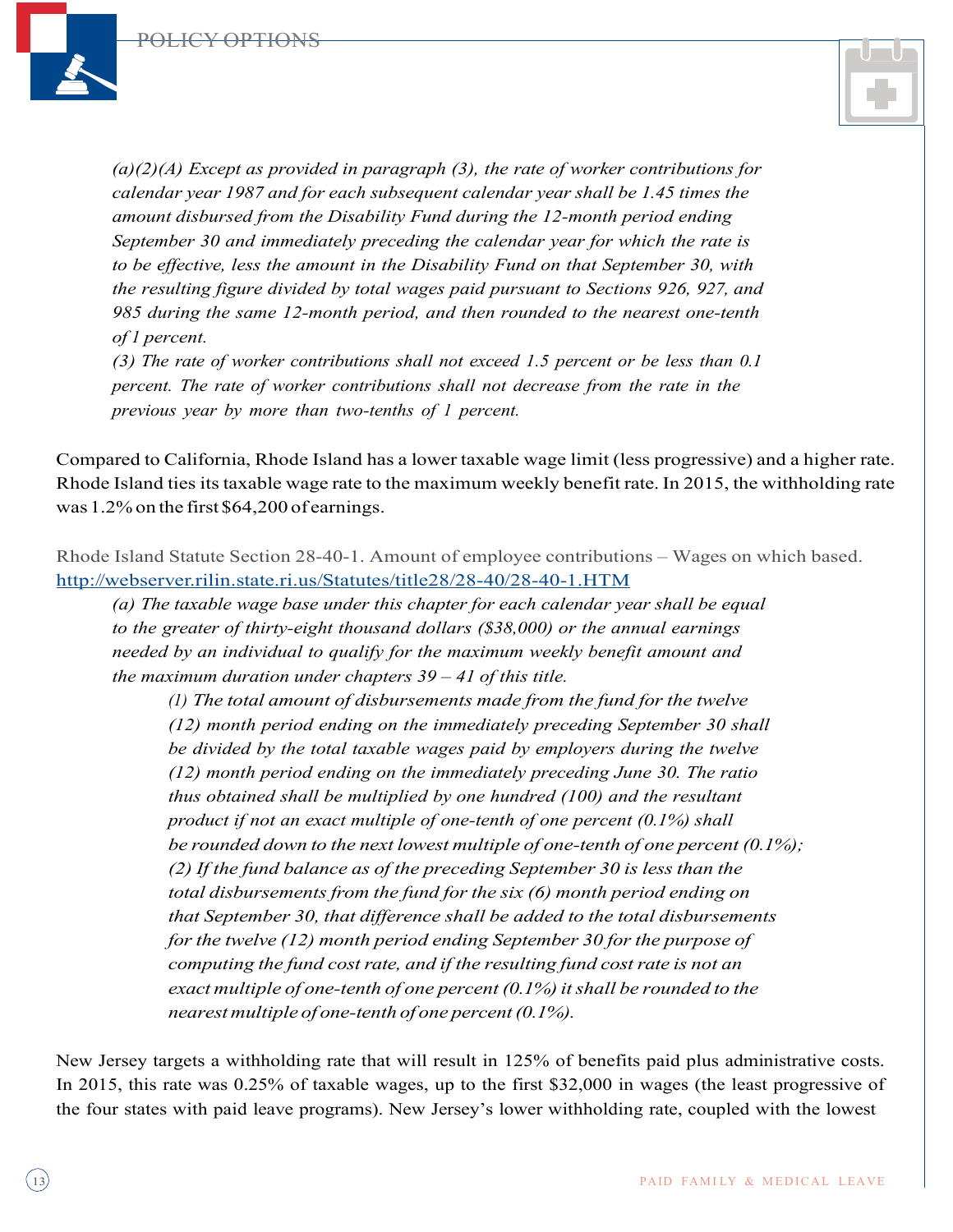

taxable wage limit, deserves further investigation, but it may be in part due to New Jersey having the strictest employee eligibility requirements, the least expansive definition of family, and the lowest weekly benefit rate.

## New Jersey Statute Section 43:21-7. Contributions.

http://law.justia.com/codes/new-jersey/2014/title-43/section-43-21-7/

*(d)(1)(G)(ii) . . . For calendar year 2011 and each subsequent calendar year, the annual rate of contribution to be paid by workers pursuant to this subparagraph (ii) shall be the rate necessary to obtain a total amount of contributions equal to 125% of the benefits paid for periods of family temporary disability leave during the immediately preceding calendar year plus an amount equal to 100% of the cost of administration of the payment of those benefits during the immediately preceding calendar year, less the amount of net assets remaining in the account as of December 31 of the immediately preceding year.*

New York's new law sets the employee weekly contribution limit at 0.5% of weekly wages.

#### 2016 New York Chapter 54, Part SS, Section 10

https://www.nysenate.gov/legislation/bills/2015/s6406/amendment/c

*In collecting employee contributions through payroll deductions, the employer shall act as the agent of his or her employees and shall use the contributions only to provide disability and family leave benefits as required by this article. In no event may the employee's annual contribution for family leave exceed his or her per capita share of the actual annual premium charged for the same year and must be determined consistent with the principle that employees should pay the total costs of family leave premium. In no event may the employee's weekly contribution for disability premium exceed one-half of one per centum of the employee's wages paid to him or her, but not in excess of sixty cents per week.*

#### NON-RETALIATION/JOB PROTECTION

Any paid leave program should be coupled with laws to protect workers who take advantage of these programs. Among the current paid family and medical leave laws, Rhode Island's law was the first to include job protection for all workerstaking family leave.New York's programdoesthe same.

Rhode Island § 28-41-35. Benefits.

http://webserver.rilin.state.ri.us/Statutes/title28/28-41/28-41-35.HTM

*(f) Any employee who exercises his or herright to leave covered by temporary caregiverinsuranceunderthis chaptershall, uponthe expirationofthatleave, be entitled to be restored by the employer to the position held by the employee when the leave commenced, or to a position with equivalent seniority, status,*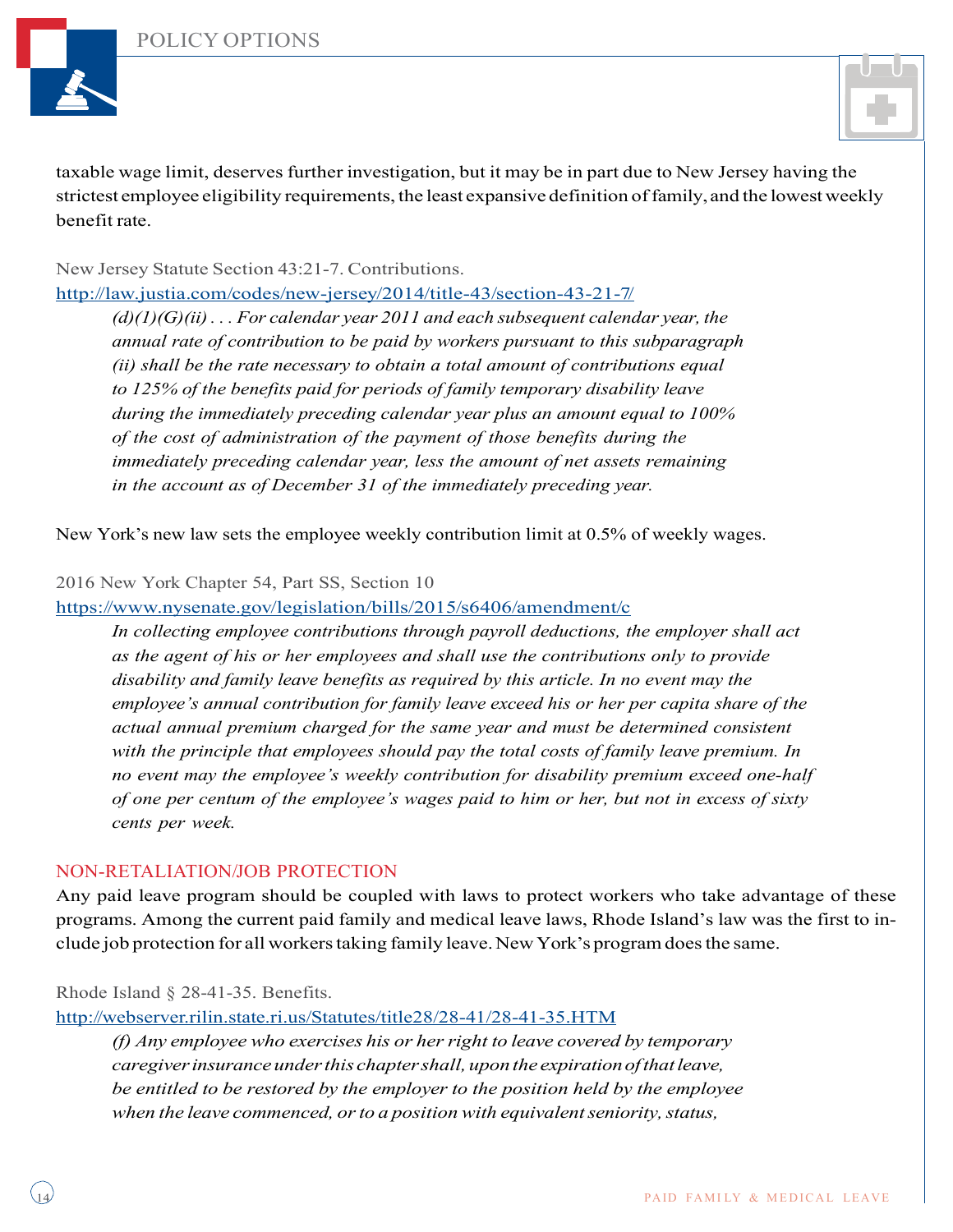



*employment benefits, pay, and other terms and conditions of employment including fringe benefits and service creditsthat the employee had been entitled to at the commencement of leave.*

#### 2016 New York Chapter 54, Part SS, Section 4

https://www.nysenate.gov/legislation/bills/2015/s6406/amendment/c

*a. Retaliatory action prohibited for family leave. 1. The provisions of section one hundred twenty of this chapter and section two hundred forty-one of this article shall be applicable to family leave. 2. Nothing in this section shall be deemed to diminish the rights, privileges, or remedies of any employee under any collective bargaining agreement or employment contract.*

*b. Reinstatement following family leave.Any eligible employee of a covered employer who takesleave underthis article shall be entitled, on return from such leave, to be restored by the employer to the position of employment held by the employee when the leave commenced, or to be restored to a comparable position with <i>comparable employment benefits, pay and other terms and conditions of employment. The taking of family leave shall notresult in the loss of any employment benefit accrued priorto the date on which the leave commenced. Nothing in thissection shall be construed to entitle any restored employee to the accrual of any seniority or employment benefits during any period of leave, or any right, benefit or position to which the employee would have been entitled had the employee not taken the leave.*

#### INSURANCE FUND/POOL

A state will need to provide a mechanism for receiving employee and/or employer contributions into a shared insurance pool. Here are some examples from recent state bills:

#### 2015 Massachusetts House Bill 1718/Senate Bill 1008

#### https://malegislature.gov/Bills/189/House/H1718

*Section 5. (a) There is established in the treasury of the state, separate and apart from all public monies or funds of the state, a family and employment security trust fund which shall be administered by the treasurer exclusively for the purposes of this chapter. All payments pursuant to this part shall be paid into the trust fund and all disability benefits payable under this chapter shall be paid from the trust fund. The trust fund shall consist of:*

*(1) All contributions collected pursuant to this section, together with any interest thereon;*

*(2) Interest earned on any monies in the trust fund;*

*(3) Any property or securities acquired through the use of monies*

*belonging to the trust fund;*

*(4) All earnings of such property and securities;*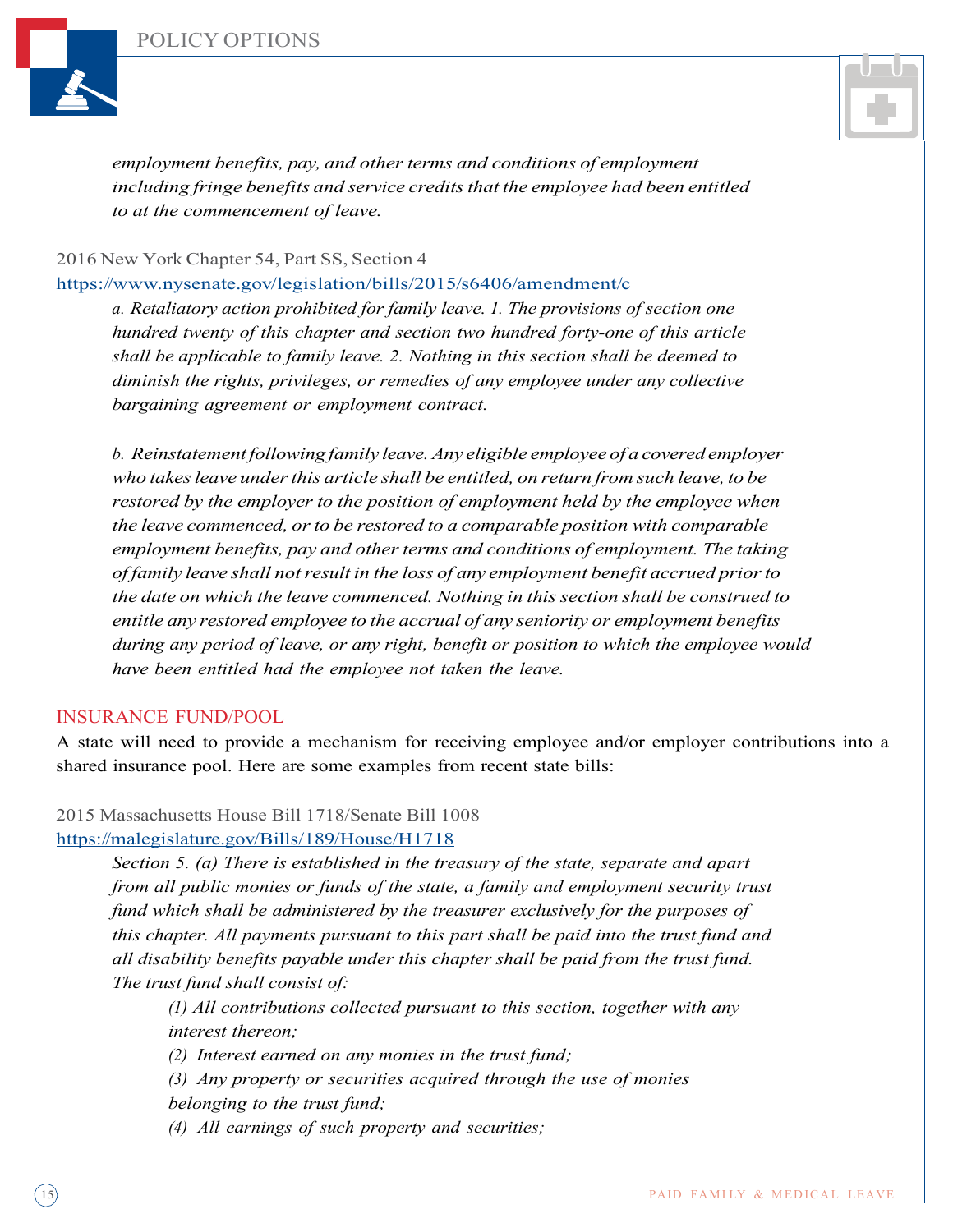



*(5) All monies transferred into the trust fund from the family and employment security administrative account; and (6) All other monies received for the trust fund from any source. (c) The state treasurer shall be the treasurer and custodian of the family and*

*employment security trust fund and the family and employment security administrative account and shall administer the trust fund and administrative account. All monies in the trust fund and administrative account shall be held in trust for the purposes of this part only and shall not be expended, released, appropriated, or otherwise disposed of for any other purpose. . . The trust fund shall maintain an annualized amount of at least 140 percent of the previous year's expenditure.*

#### 2015 Colorado House Bill 1258

http://www.leg.state.co.us/clics/clics2015a/csl.nsf/fsbillcont3/63AD9D4A5FC6A3CA87257DB-10065C86D?Open&file=1258\_eng.pdf

*(1) (a) There is hereby created in the state treasury the family and medical leave insurance fund, referred to in this section as the "fund". Moneys in the fund may be used only to pay benefits under and to administer the family and medical leave insurance program pursuant to this part 3, including the outreach program developed under section 8-13.3-304(5). Interest earned on the investment of moneys in the fund and any moneys remaining in the fund at the end of a fiscal year remain in the fund and do not revert to the general fund or any other fund.*

*(b) Each employer shall collect the premium amount from each employee as a payroll deduction from the employee's wages each payroll period and shall remit the premium amount to the division, which shall transmit the premiums to the state treasurer for deposit in the fund.*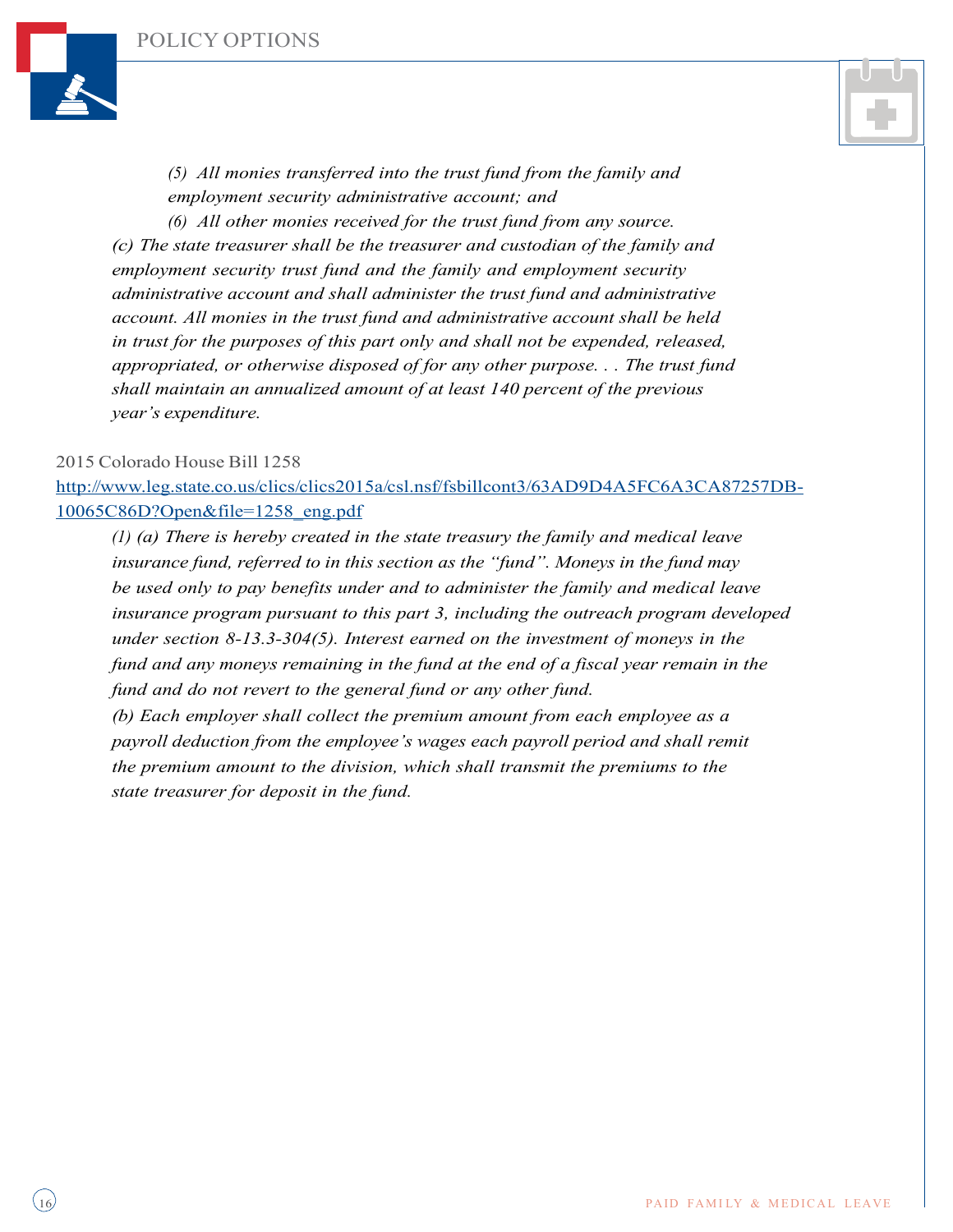



## COMMUNICATIONS & MESSAGING

## Background:

When talking about paid family and medical leave, here are a few important things to keep in mind:

- You'll find that in this document, we use "paid leave" and "paid family and medical leave" interchangeably. Feel free to do so as well, but make sure to introduce the concept as "paid family and medical leave" first so your audience is clear as to what you are referencing. After that, "paid leave" can be good shorthand, but it should be clearly differentiated from paid sick days(which istypically not an insurance program but an employer-provided benefit).
- Be sure to outline the problem first. Then, when discussing the solution, focus on outcomes rather than process.
- Emphasize the values reflected in paid family and medical leave being with your loved ones in times of need, the opportunity to succeed, fairness, and respect for working families.

## Topline Message:

Nearly all workers need to take time away at some point to deal with a serious personal or family illness or to care for a new child. Laws creating family and medical leave insurance funds allow workers to meet these needs without jeopardizing their economic security.

#### Talking Points:

The Problem

- The Family and Medical Leave Act of 1993 has kept many from losing their jobs for taking time off to have a child or care for a loved one, but only 60% of the workforce is covered under the law.
- For those not protected under FMLA, taking leave can mean risking job loss.
- Of those who are covered under the federal family and medical leave law, millions cannot afford to take time off without pay.
- Out of 185 nations surveyed by the International Labor Organization, the United States is one of only two countries (the other is Papua New Guinea) that doesn't guarantee paid maternity leave for its workers.
- In the U.S., only 13% of workers have access to paid family leave through their employers, and fewer than 40% have access to personal medical leave through employer-provided, short-term disability insurance. These individuals already tend to be among the highest paid in the workforce. So, those working families that are most vulnerable to lost income are the ones least likely to have access to paid family and medical leave.
- Young people and people of color are particularly likely to lack access to paid family and medical leave.
- Many working families are just a paycheck or two away from financial ruin, and if their only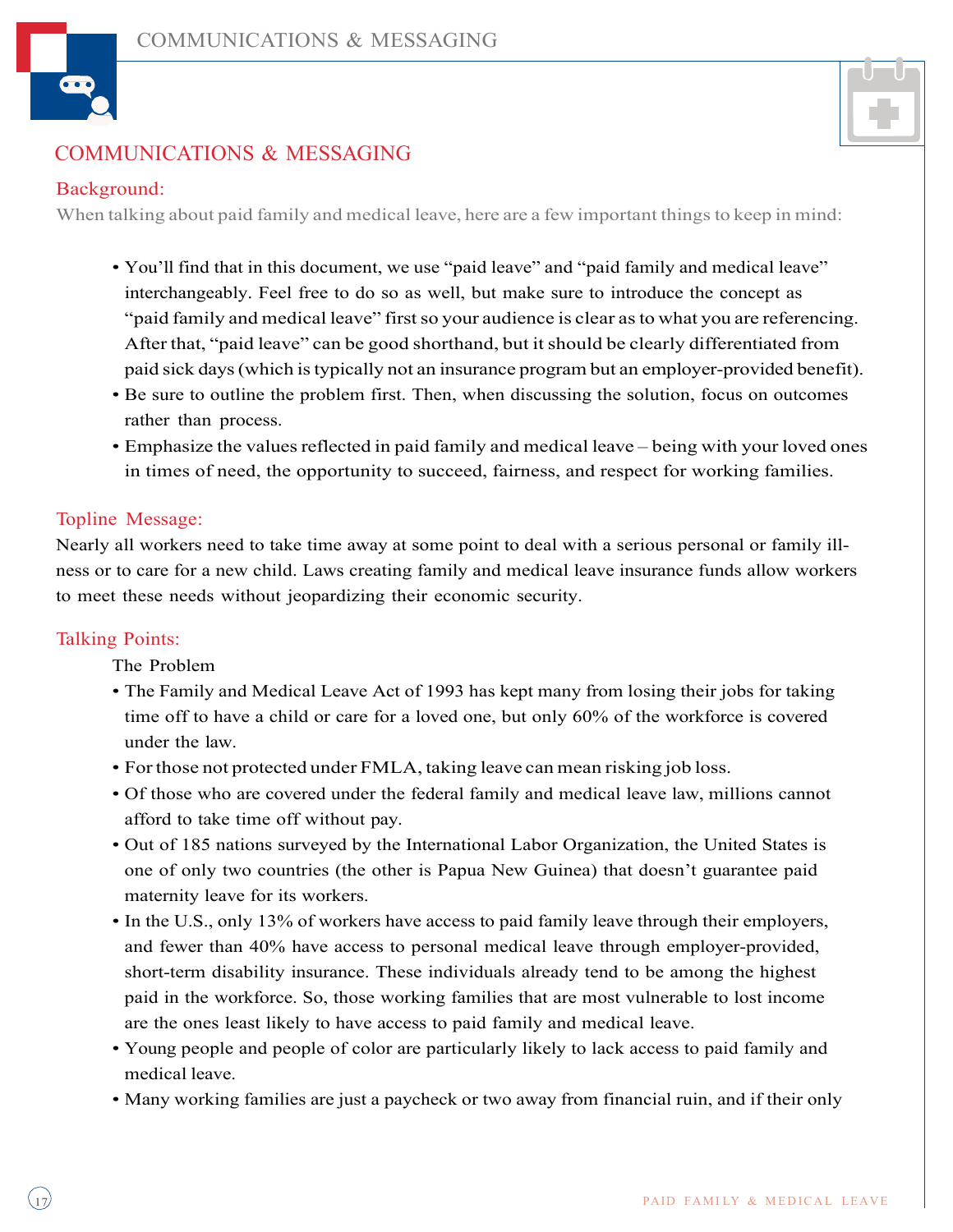



leave option is unpaid, it can force them to sacrifice caring for themselves or a family member.

## Talking Points:

The Solution

- It's time to level the playing field so that all workers not just the wealthy few can spend time with newborns, care for loved ones when they are seriously ill, and address their own serious medical conditions.
- Paid family and medical leave creates greater economic security for working families, strengthens the middle class, and thereby helps grow the economy by increasing consumer spending.
- Many business owners support paid leave because it adds to financial security and consumer spending. A recently leaked LuntzGlobal survey of 1,000 C-suite executives who are current or prospective Chamber of Commerce membersfound that over 80% support "time off for workers who need to care for sick children or relatives" and paid paternity leave.
- Paid family and medical leave supports growing families by making it easier for new moms and dads – to take the time they need to care for their new child while still providing for their families. And moms who take paid leave are more likely to return to work and earn higher wages over time.
- When leave is paid, men are much more likely to take it, which can improve the sharing of child-rearing responsibilities between parents.
- Paid leave makes it possible for people to keep their jobs when serious family medical needs arise.
- Paid leave also lets sons, daughters, spouses, and parents honor their family members by caring for them – without having to sacrifice their livelihood to do it.
- Workers experiencing a temporary disability, injury, or serious illness also benefit from the option of paid recovery time.
- Paid leave saves businesses money in the long term by increasing employee retention reducing the high cost of turnover.

## Supporting Facts:

It's always good to have supporting evidence to strengthen your message. Here are a few helpful statistics to get you started.

- The Family and Medical Leave Act of 1993 provides workers unpaid, job-protected leave, but only 60% of workers in the United States are covered by FMLA.
- To qualify for FMLA, a worker must have been employed for at least a year and worked at least 1,250 hours at their place of employment, which must also have more than 50 employees in a 75-mile radius. This restriction excludes approximately 40% of the workforce.
- Workers whose average wages are in the lowest 25% for their industry are about four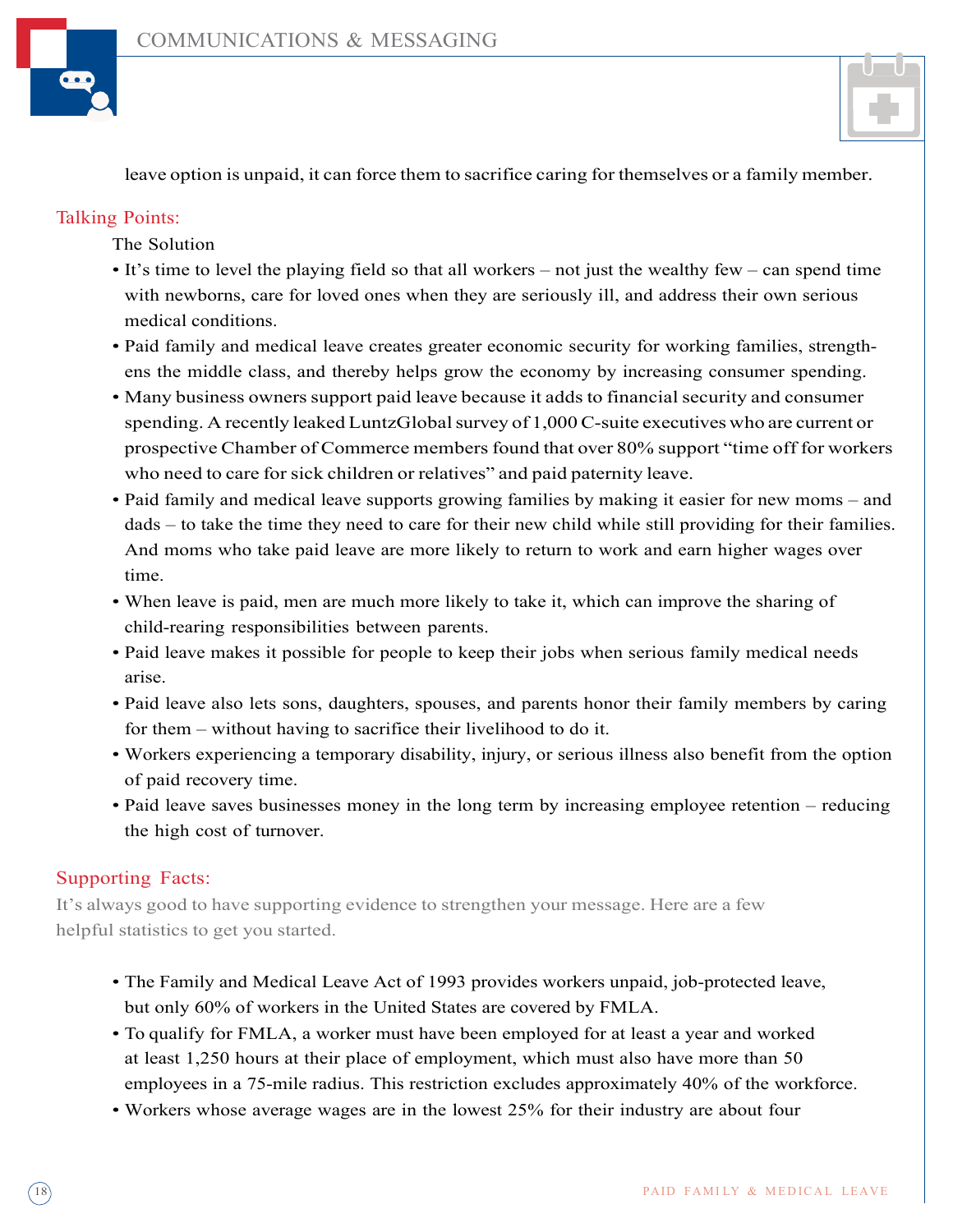



times less likely to have access to paid family and medical leave than those in the highest 25%.

- Only half of all pregnant workers receive any pay during leave and most of that is through accrued vacation or sick days.
- Among new mothers who worked while pregnant and were able to take paid leave, nearly 9 in 10 (87.4 percent) returned to work within a year after giving birth. In contrast, among new mothers who had to quit their jobs, just fewer than half (48.2 percent) returned to work within a year – and among new mothers who were let go, roughly half (55.7 percent) returned to workwithin a year.
- Nearly three-quarters of people say that dealing with a new child or with a personal or family illness would cause them financial problems.
- California has had a state paid leave program for over a decade. Of the workers in "lower quality" jobs who used that program, 83% returned to their previous employer.That's a 10-point improvement compared to workers who did not use the program.
- A majority of businessesin California (87%) had no increased costs as a result of the state's paid leave program, and 9% indicated that the program had generated cost savings for their business by reducing employee turnover or reducing their own benefit costs.

## Opposition Messaging and Responses:

#### Argument: It's Too Expensive and Burdensome for Employers

"It's one of the most frightening things businesses have looked at this entire session... It would drive small busi*nesses out of business. They can't afford it." --Jon Hurst, president of the Retailers Association of Massachusetts, MassLive, 7/21/2016* 

*(http://www.masslive.com/politics/index.ssf/2016/07/massachusetts\_senate\_to\_consid\_2.html)*

"If you require companies to do it, what will happen is some of them can't afford it, literally can't afford it...and *then [employees] won't have a job to take leave from." --Marco Rubio, ThinkProgress, 11/30/2015 (http://thinkprogress.org/economy/2015/11/30/3726422/rubio-gender-wage-gap/ )*

Response: Providing paid family and medical leave to workers actually saves businesses money in the long term by significantly increasing employee retention. In California, which has had a state paid leave program for over a decade, a vast majority of businesses  $-87%$  – have reported no increased costs as a result of the program. Meanwhile, 9% reported that the program had already begun to generate savings for their businesses by reducing employee turnover or cutting their own benefit costs.

That's why many business owners support paid leave: a recently leaked LuntzGlobal survey of 1,000 C-suite executives who are current or prospective Chamber of Commerce members found that over 80% support "time off for workers who need to care forsick children or relatives" and paid paternity leave.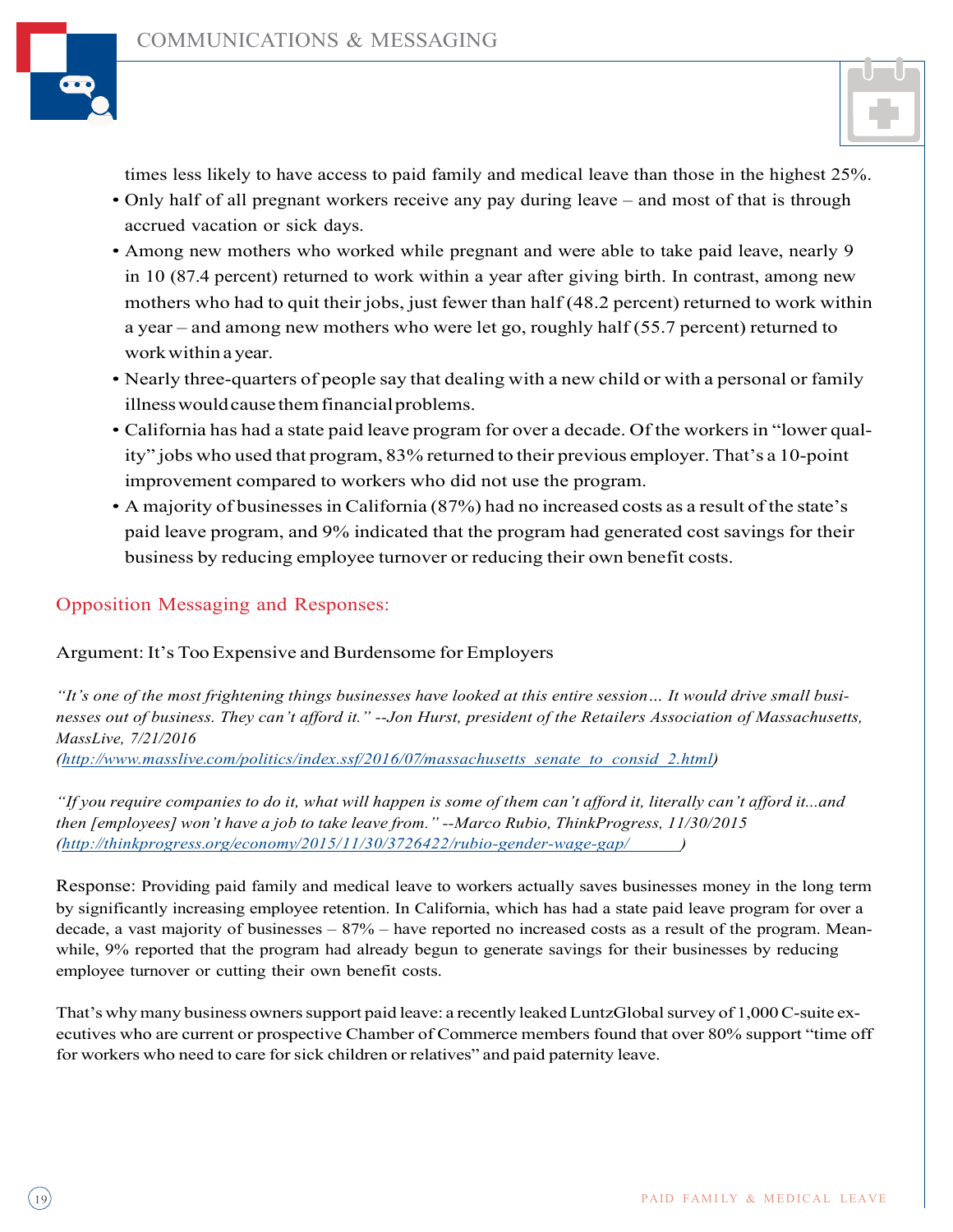



#### Argument: It's Harmful to Workers

"We often talk about these leave policies as if there's no cost associated with them. They cost workers in salary and wages. For women, they make employers view you as more risky [sic] and... more costly to employ at a time when the economy is sort of just chugging along." --Sabrina Schaeffer, executive director of the conservative In*dependentWomen'sForum,POLITICO,10/21/2015*

*(http://www.politico.com/story/2015/10/paul-ryan-family-leave-speaker-house-215034)*

*"If businesses are required to provide paid leave, something else has to give – fewer benefits, less flexibility, and* more regimented hours." --Scott DeFife, executive vice president of policy and government affairs for the Nation*al Restaurant Association, Bloomberg BNA, 3/10/2014 (http://www.bna.com/debate-mandated-paid-n17179882701/)*

Response: Far from being harmful, paid family and medical leave supports working families by making it easier for employees to take care of a new child or care for loved ones when they are sick – without forcing them to risk their job or sacrifice their livelihood to do it. Additionally, mothers who take paid leave are more likely to return to work and earn higher wages over time. The need for these policies is clear: nearly three-quarters of people say that dealing with a new child or with a personal or family illness would cause them financial problems, and millions cannot afford to take time off without pay.

### Polling:

- According to a 2016 Lake Research Partners poll, nearly 8 in 10 likely voters (79%) say it is important for elected officials to update the law to guarantee access to paid family and medical leave. The numbers were even higher among African American and Latino voters – 97% and 84%, respectively.
- In that same poll,  $76\%$  of voters favor a law that would create a national fund to allow workers to take up to 12 weeks of paid family and medical leave.
- Voters prefer a candidate who supports policies to ensure equal pay, affordable child care, and paid leave. And in one poll,  $64\%$  of likely voters were either somewhat or much more likely to vote for an elected official who supports paid family and medical leave.
- •According to a recent poll by the Roosevelt Institute, 83% of respondents, and 67% of Re publicans, said that paid family and sick leave would be effective in creating a better economy.
- In 2015, 80% supported paid family leave, according to a New York Times/CBS News poll.
- A recently leaked LuntzGlobal survey of of 1,000 C-suite executives who are current or prospective Chamber of Commerce members found that over 80% support "time off for workers who need to care for sick children or relatives" and paid paternity leave.
- According to a 2013 poll released by Small Business Majority, a majority of small businesses support publicly administered family medical leave insurance pools funded by employees. A plurality also support the program if jointly funded by contributions from employees and employers.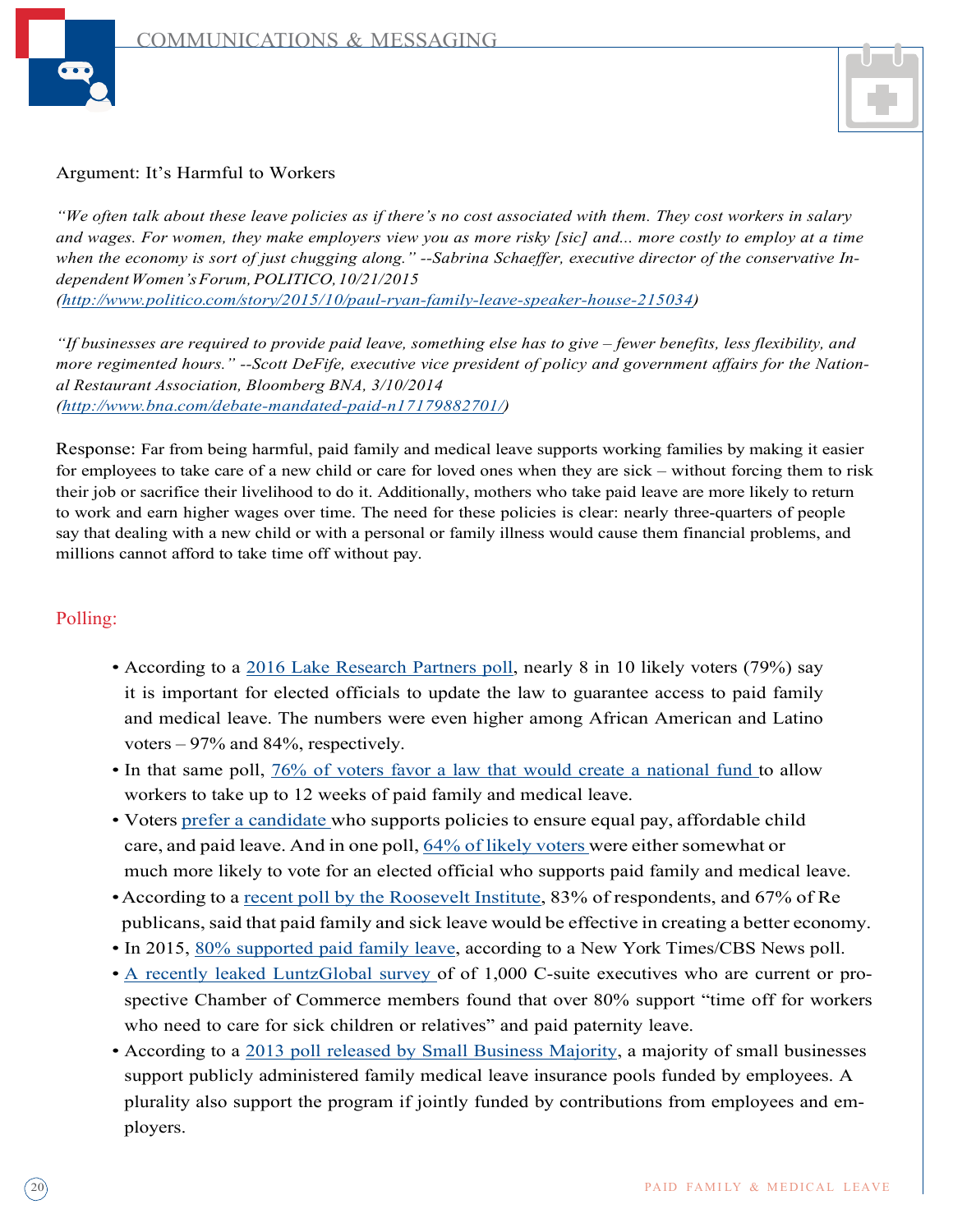



• According to a 2016 Public Policy Polling survey, nearly 6 in 10 voters say they would be likely to face significant economic hardship if they had to take time from their jobs to care for a new child or deal with a serious personal or family illness.

### Sample Social Media Content:

Here are some sample tweets you can adapt for your own use. The language can also be easily modified for posting on Facebook:

The U.S. = one of only a handful of countries without #PaidLeave provided to workers. #FMLA

40% of U.S. workers aren't covered by the #FMLA; this 40% can't care for a newborn child or a sick loved one without risking their jobs.

The #FMLA was a great first step in making the economy work for families. It's time we take the next step. It's time for #PaidLeave.

No one should have to choose between caring for a sick family member and paying for groceries. It's time for #PaidLeave.

#PaidLeave has been proven to have a positive or neutral effect on business costs - reduces turnover  $\&$ increases productivity.

Millions of Americans can't afford to take unpaid leave to care for a loved one. Need to level the playing field. It's time for #PaidLeave.

Young people & people of color are more likely to lack access to #PaidLeave - we all deserve the opportunity to take care of our families.

2016 polling shows majority of voters in 15 key states say a nat'l #PaidLeave fund would make the U.S. better off: bit.ly/29YdSZY

#PaidLeave: It's about strengthening families.

#PaidLeave: It's about honoring loved ones.

#PaidLeave: It's about keeping workers healthy.

#PaidLeave: It's about supporting new parents.

#PaidLeave: It's about creating healthier workplaces.

#PaidLeave: It's about honoring our parents and keeping seniors independent.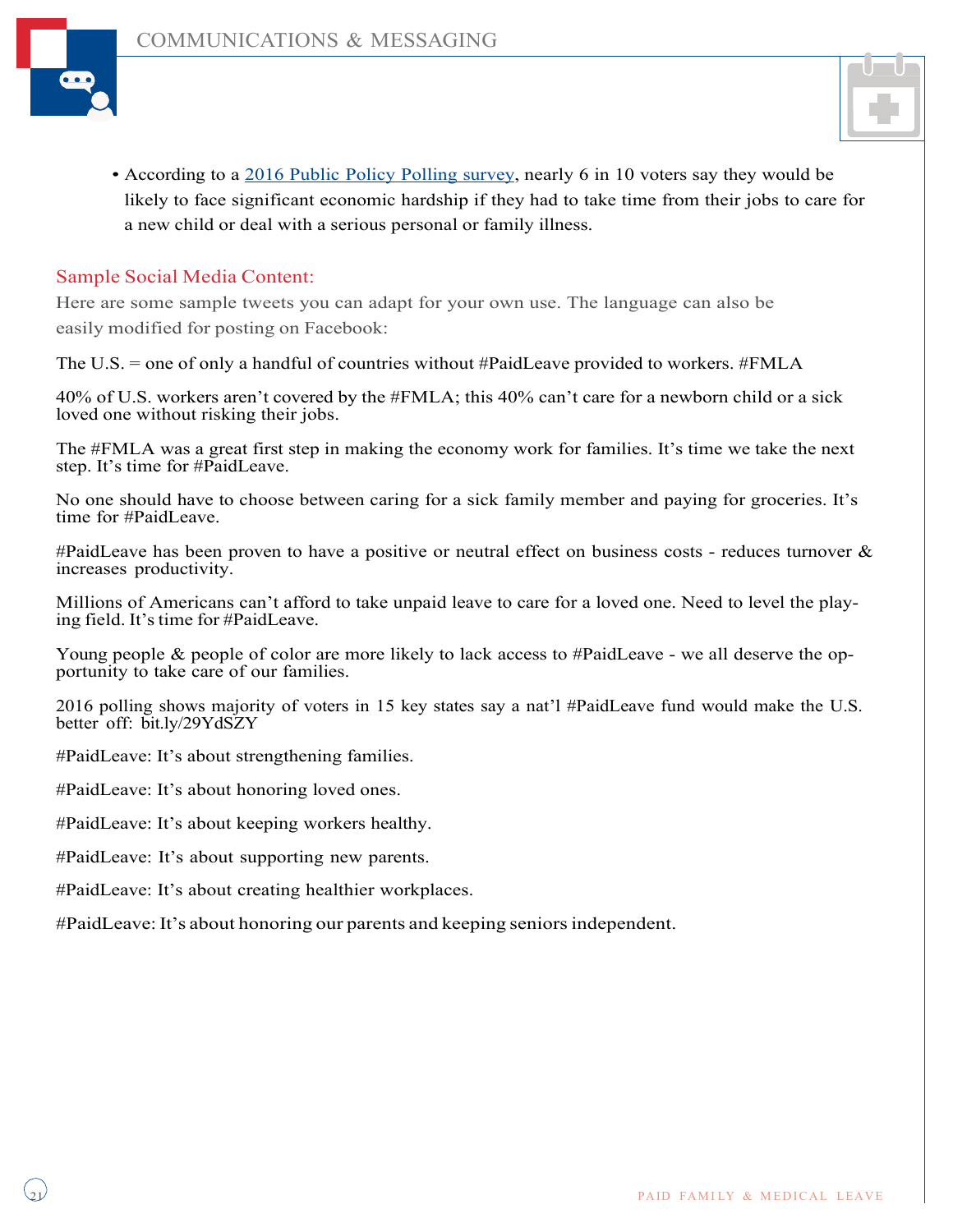

## ADDITIONAL RESOURCES

Supporting Organizations 9to5, National Association of Working Women A Better Balance Center for American Progress Center for Law and Social Policy Family Values @ Work Institute for Women's Policy Research MomsRising National Partnership for Women & Families Pew Research Center

Business Community Better Workplaces, Better Businesses Main Street Alliance American Sustainable Business Council Social Venture Network Small Business Majority

State & Model Legislation Model State Paid Family and Medical Leave Statute, ABB, NPWF, 2015 State Paid Family Leave Insurance Laws, NPWF, April 2016 Paid Family Leave, NCSL, 2016 Existing Temporary Disability Insurance Programs, NPWF, February 2015 California Law

- Unemployment Insurance Code Section 3300 to 3306
- Senate Bill 1661 (Chapter 901, Statutes of 2002)
- Senate Bill 727 (Chapter 797, Statutes of 2003)
- Senate Bill 770 (Chapter 350, Statutes of 2013)
- Assembly Bill 908 (Chapter 5, Statutes of 2016)

New Jersey Law

- Statute Sections 43:21-25 to 43:21-56
- New Jersey Assembly Bill 873 (P.L.2008, c.17)

Rhode Island Law

- Statute Chapters 28-39 to 28-41
- Rhode Island P.L. 2013, Ch. 187, § 1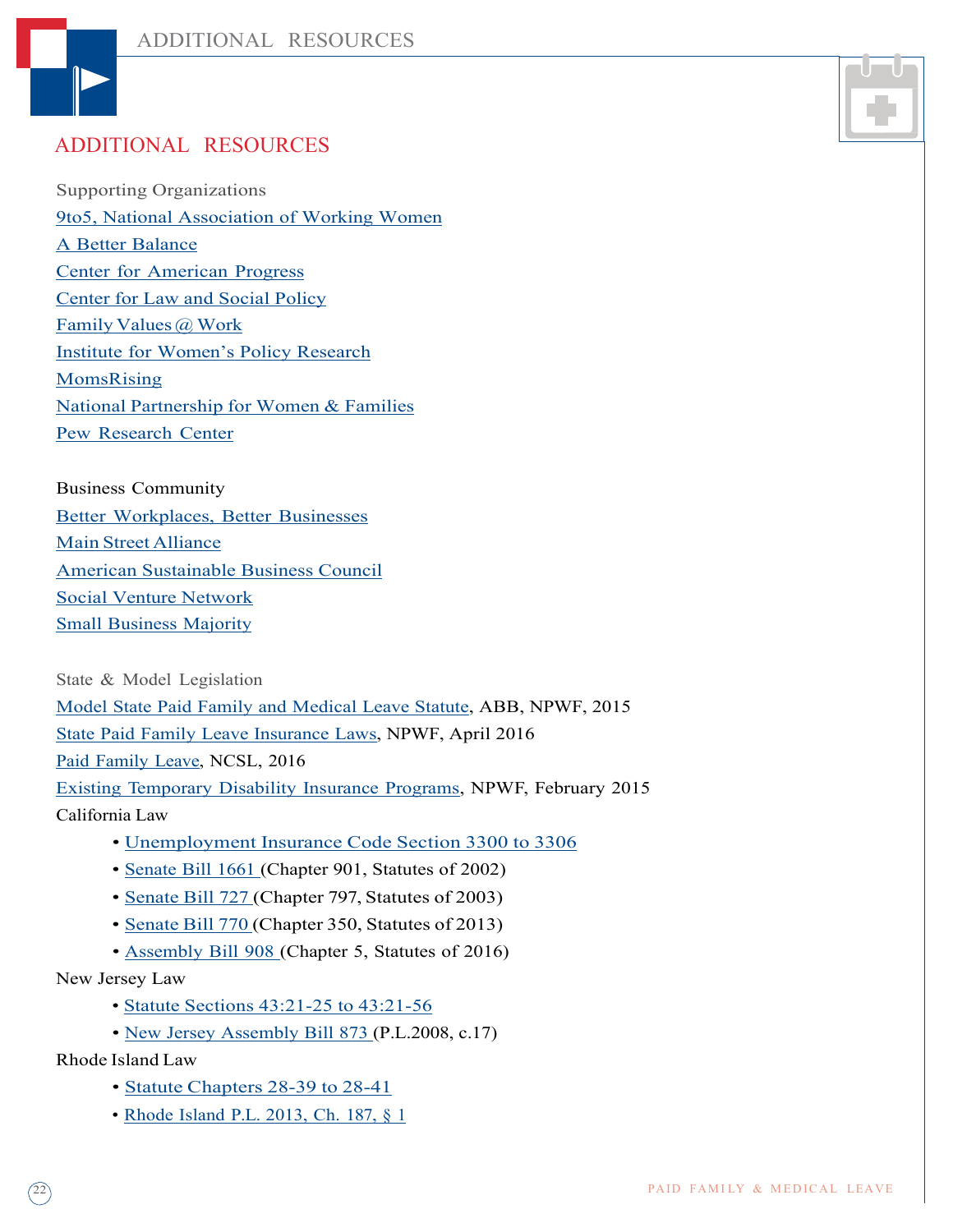



• Rhode Island P.L. 2013, Ch. 213, § 1

New York

• New York Senate Bill S6406C, Part SS

Federal Landscape

History of the FMLA, NPWF

Family and Medical Insurance Leave Act (FAMILY Act), NPWF

Fact Sheets, Messaging & Communications Materials

Paid Leave Fact Sheets, NPWF

Talking Points on Paid Family and Medical Leave, Main Street Alliance, May 2016

Findings from National Survey Shows Strong Support for PFML, Lake Research Partners, NPWF, Feb-

ruary 2016

New and Expanded Employer Paid Family Leave Policies (2015-2016), CLASP, NPWF

The FAMILY Act Coalition Toolkit, NPWF, 2015

Paid Family and Medical Leave: An Overview, NPWF, March 2015

Family and Medical Leave Insurance Fact Sheet, FV@W, August 2015

Paid Leave Works in California, New Jersey, and Rhode Island, NPWF, June 2016

Paid Family and Medical Leave: Good for Business, NPWF, March 2015

Paid Family and Medical Leave: Busting 10 Common Myths with Facts and Evidence, NPWF, December2014

Older Adults and Family Caregivers Need Paid Family and Medical Leave, NPWF, November 2015 Children Benefit When Parents Have Access to Paid Leave, NPWF, March 2015

Policy Briefs & Reports

Paid Leave Research, NPWF

First Impressions: Comparing State Paid Family Leave Programs in their First Years: Rhode Island's First Year of Paid Leave in Perspective, NPWF, February 2015

Family Leave Insurance: Supporting Working Families When They Need It Most, ABB, February 2016 Rhetoric vs. Reality: Paid Family and Medical Leave, Proposed Business Tax Credits and Pregnancy  $401(k)$ s Fall Short for Working Families, CAP, August 2016

Broader Paid Leave Would Provide Opportunity and Security for Millennial Caregivers, CAP, GenerationProgress,December2015

Workplace Leave in a Movement Building Context: How to Win the Strong Policies that Create Equity for Everyone, ABB

Investing in Our Families: The Case for Paid Family Leave in New York and the Nation, ABB, May